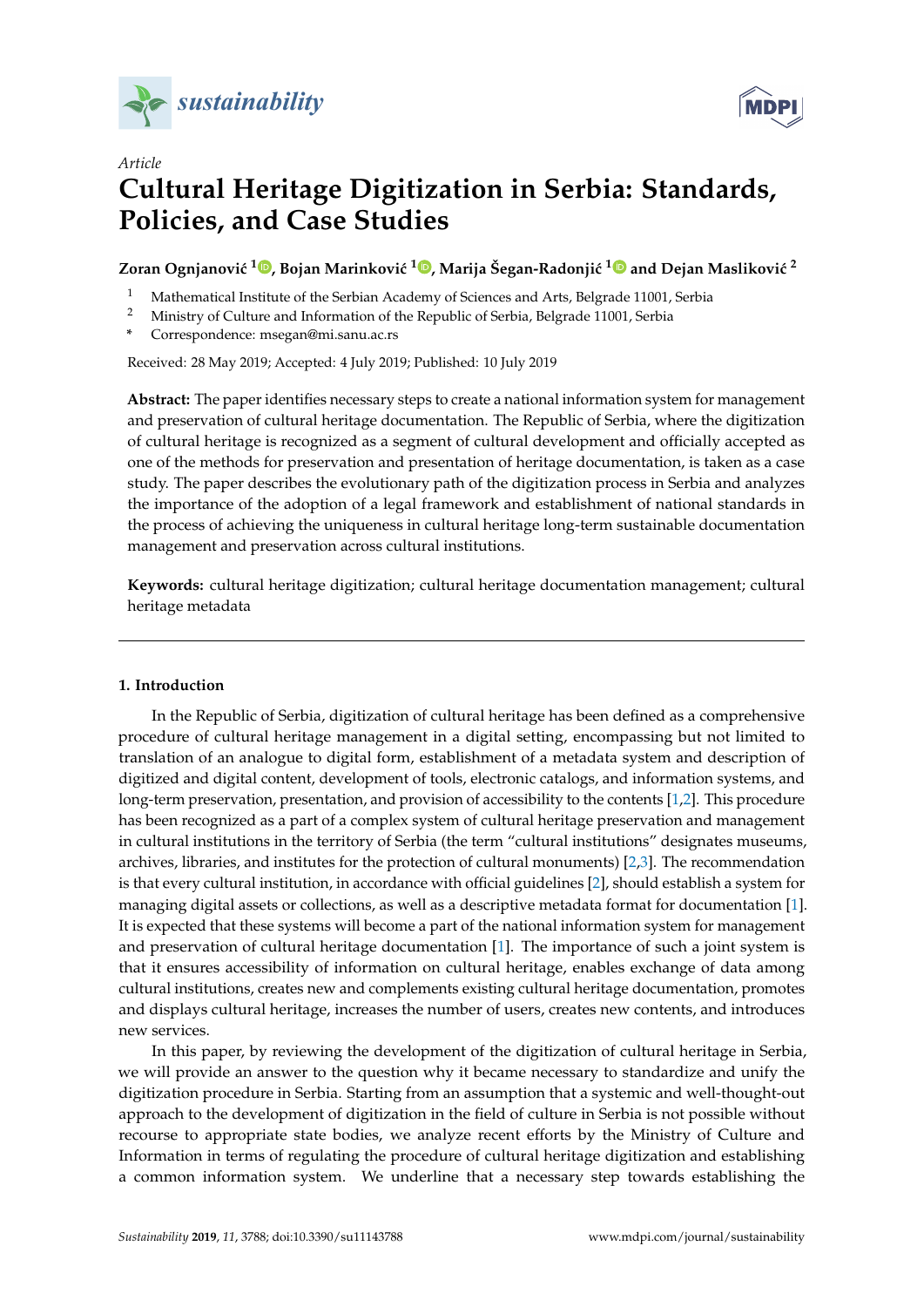homogeneous system is the adoption of an appropriate metadata scheme at the national level, and we make a proposal of a national scheme compatible with broadly-accepted international schemes and standards, enabling at the same time interoperability among local cultural institutions. Motivated by a desire to show the practical applicability of the Ministry of Culture and Information guidelines, as well as the proposed metadata scheme, we present a pilot system for managing digitized and digital cultural properties developed with the support of the Ministry of Culture and Information and in cooperation between the Mathematical Institute of the Serbian Academy of Sciences and Arts (MISANU) and several cultural institutions. In this paper, we present two examples showcasing how this system works: one that involves digitized diplomatic and political documents of the Kingdom of Serbia from 1903–1914 and another that pertains to documenting cultural heritage of medieval fortification Bač and its surroundings, testing the potential of official guidelines and the proposed metadata scheme to describe sundry material. We conclude that a common information system in the field of culture in Serbia should be set up and managed by the Government via state administration bodies and in cooperation with cultural institutions. Important steps in the establishment of this system are: making of an appropriate legal framework and adoption of national standards for documenting cultural heritage in a digital environment. These should create a sustainable relationship between the official strategy and policy in the field of culture and individual plans and programs of cultural institutions as budgetary users in charge of implementing this strategy.

The rest of the paper is organized in the following way. In the second section, we give a short overview of development of the digitization of cultural heritage in Serbia. In Section [3,](#page-3-0) we discuss current national policies for digitization in Serbia. In Section [4,](#page-5-0) we introduce the national standard for describing digitized heritage in Serbia. We then present two case study examples in Section [4.](#page-5-0) Section [5](#page-7-0) concludes with suggestions for future research.

#### **2. A Short Overview of the Development of the Digitization of Cultural Heritage in Serbia**

Digitization of cultural heritage is a relatively new field of research, and due to its dynamic development, no general definition has yet emerged. It is a multidisciplinary procedure of cultural heritage management in a technological environment, which encompasses philosophical, social, cultural, and economic aspects and consequences [\[4\]](#page-10-0). This procedure differs, particularly in terms of the selection of goals, technologies, and standards or models of financing, across organizations and countries. The challenge is that it is constantly changing, because it depends on swift development of technology, the trajectory of which is difficult to envisage, so it would be counterproductive to insist on fixed rules and standards. Nevertheless, in the past two decades, there has been a tendency to standardize and unify them in order to optimize the outcome, achieve a high level of quality, enable cooperation, overcome obstacles, and prevent misuse. For example, the European Union (EU), recognizing the potential of the digitization of cultural heritage for preservation, education, and tourism, has already in 2000 thought about the mechanisms of coordination among digitization programs of member states and set the enactment of national strategies of the digitization of cultural heritage as one of the priorities [\[5](#page-10-1)[,6\]](#page-10-2). Finland, Italy, and Poland very soon established working groups and committees with the task of creating strategies, and in 2009, Lithuania was one of the first EU countries with a national strategy of cultural heritage digitization [\[7\]](#page-10-3).

In the Republic of Serbia, the first draft of a strategy regarding cultural heritage digitization and specifying of this term as a comprehensive procedure of cultural heritage management in a digital environment was made in 2017 [\[3\]](#page-9-2), even though the first projects, which are today identified as the first endeavors of the digitization of cultural heritage in the territory of Serbia, appeared in the mid-1990s [\[8\]](#page-10-4). At that time, digitization was not considered a comprehensive procedure, so the focus was only on some of its elements, among other things, on electronic analysis of texts or images, on storage and management, as well as on presentation and preservation. Furthermore, in this period, the development of the digitization of cultural heritage overlapped with the development of digital humanities, so the history of the evolution of both of these fields is usually perceived jointly. We have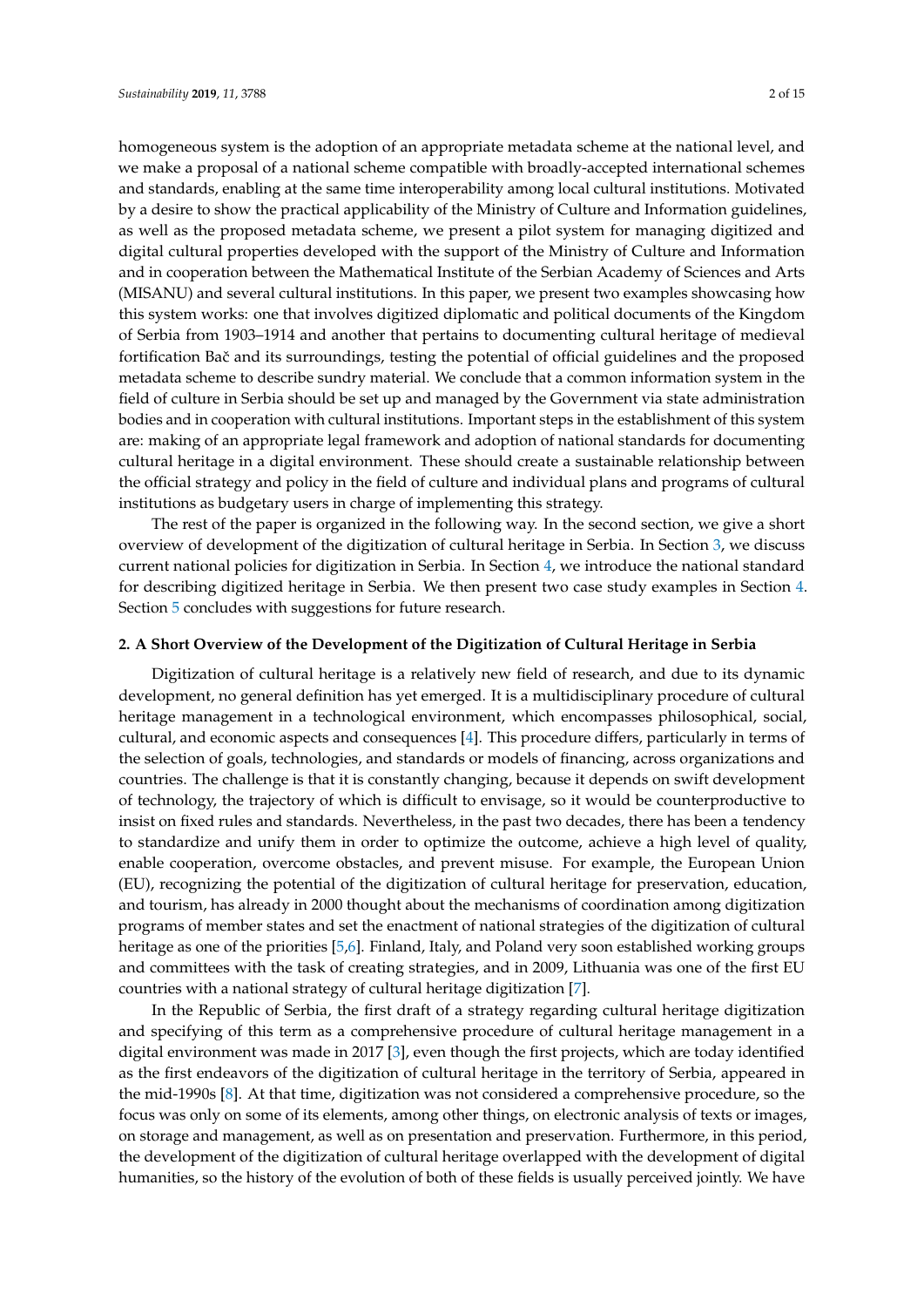made an attempt to isolate several moments in its development that illustrate why it was necessary to standardize and regulate this procedure in Serbia, as well as why there was a need to establish a common information system in the field of culture. It should be noted that only a short overview is provided, given that a detailed analysis of the development of the digitization of cultural heritage in Serbia would require separate research.

In the time of development and broader use of personalized computers, the global computer network, and web browsers, and in the time when the Library of Congress in Washington, D.C., for the first time put its digitized holdings on the web [\[9\]](#page-10-5), the first digitization projects were also undertaken in Serbia. These included "PANDORA", the objective of which was to create an expert system (equipped with an electronic database of archaeological material) to help with the dating of archaeological material, and the project entitled "Old maps, engravings and photographs from the collection of the City Museum of Belgrade", the objective of which was to create digitized collections of old maps, engravings, and early photographs from the City Museum of Belgrade, as well as the collected works of prominent Serbian mathematician Bogdan Gavrilović [\[8\]](#page-10-4). None of the projects at the time made use of the term digitization and instead used terms such as scanning, electronic archiving, multimedia presentation, and electronic editions. Moreover, participants of these projects did not profess to be digitization experts; they were IT specialists, archivists, librarians, and museologists who explored the possibilities of multidisciplinary cooperation in the creation of infrastructures for the preservation, management, and presentation of cultural heritage in electronic form through joint projects [\[8\]](#page-10-4). Finally, these were one-off projects of individual institutions marked by weak or non-existing mutual cooperation [\[10\]](#page-10-6).

After a meeting of representatives of the European Commission and EU member states in Lund in 2001, where the issues of the digitization of European heritage were discussed [\[5\]](#page-10-1), cultural institutions in Serbia became more familiar with the notion of the digitization of cultural heritage and started to think about how to coordinate existing and future work on the digitization of national heritage [\[10\]](#page-10-6). Already in 2002 (the year the United Nations General Assembly declared to be the United Nations' Year for Cultural Heritage), a group of cultural and scientific institutions in Serbia proposed establishment of a *National Center for Digitization* (NCD), a platform by key cultural heritage stakeholders tasked with defining standards and coordinating work on the digitization of national heritage [\[10\]](#page-10-6). The draft program of this Center was based on the conclusions of the G7 meeting in Brussels in 1995 (At the meeting, it was specified that "culture is a key dimension of the Information Society. The exchange of information on the world's cultural heritage will help people from different cultures around the world to understand each other better" [\[11\]](#page-10-7)), as well as on the idea of the pilot project "Multimedia Access to World Cultural Heritage" carried out in cooperation between France and Italy with THE aim to ensure inter-operation of networks for open multimedia access to major museums and galleries, as well as to accelerate THE digitization of collections and ensure their accessibility to the public [\[11,](#page-10-7)[12\]](#page-10-8). The NCD was established with THE desire to ensure THE comprehensibility and continuity of the process of THE digitization of cultural heritage. Comprehensibility implied THE inclusion of a broad circle of cultural and scientific institutions, while the requirement of continuity originated from the aforementioned fact that projects of this kind in Serbia were carried out on a one-off basis [\[10\]](#page-10-6). Although the idea of the establishment of the NCD was supported by state authorities, they were not able to formalize it at that time [\[13\]](#page-10-9). However, the NCD was established as a non-governmental organization and provided the first suggestions regarding the national standard, organized the first scientific conference on digitization of cultural heritage in 2002, and launched the first specialized journal called *NCD Review* [\[14\]](#page-10-10).

The beginning of the new millennium was marked by attempts by the cultural institutions in Serbia to integrate the process of digitization into their missions and services, and the largest ones such as the National Library of Serbia got involved in large-scope digitization projects (for example, in 2004, the National Library of Serbia hosted the international conference dedicated to the European project "CALIMERA"[\[15,](#page-10-11)[16\]](#page-10-12), and in 2005, it was a coordinator of the project "Serbian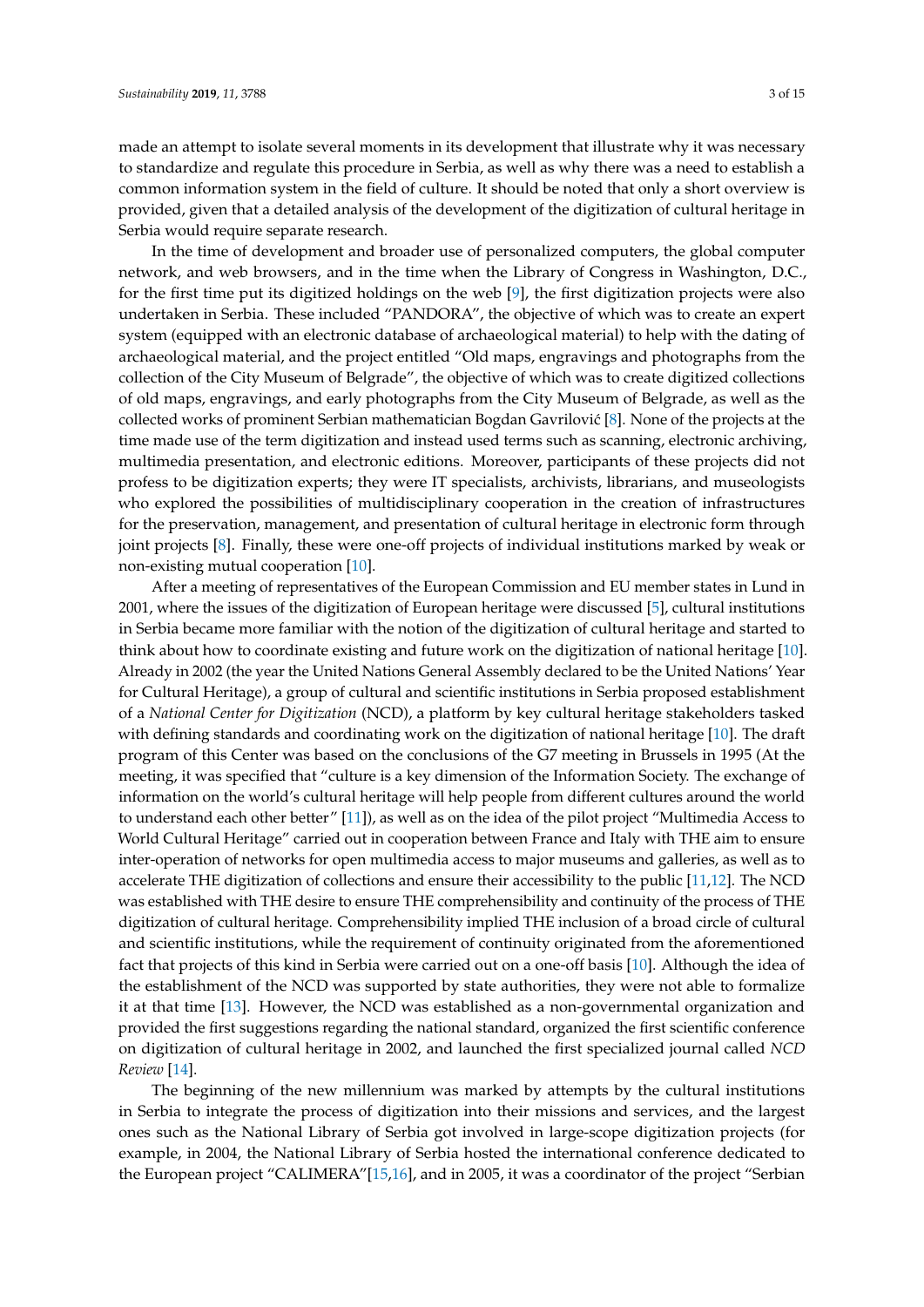children's digital library" [\[17\]](#page-10-13), which came from a wider international project "ICDL—International Children's Digital Library" [\[18\]](#page-10-14)). In addition, in 2004, the NCD participated in the establishment of an international network of institutions and individuals interested in digitization of cultural heritage in the territory of Southeastern Europe, entitled "South-Eastern European Digitization Initiative" [\[19\]](#page-10-15) and in 2006 represented Serbia at the convention of EU member states dedicated to digitization within the "MINERVA" and "MICHAEL" networks of the ministries of EU member states in charge of cultural policies (In 2002, a network of the ministries of culture of EU member states was established entitled "MINERVA" with the task to coordinate digitization projects in the field of cultural heritage [\[20\]](#page-10-16). Soon afterwards, joint initiatives were launched, such as for example "MICHAEL", in order to create a portal that would enable simple and quick access to digital holdings of cultural institutions in European countries [\[20\]](#page-10-16), and "EUROPEANA", a common source of cultural heritage of Europe [\[7\]](#page-10-3)) [\[21](#page-10-17)[,22\]](#page-10-18). Nonetheless, the work on the establishment of a mechanism of coordination among national digitization projects proceeded slowly. Given the lack of a national strategy and guidelines in the area of the digitization of cultural heritage, cultural institutions proceeded to complete digitization projects either on their own strength (e.g., the Historical Museum of Serbia created its own database for managing museum documentation, which was subsequently adopted by a group of museums [\[23\]](#page-10-19)) or have sought outside assistance (e.g., the University Library in Belgrade turned to international initiatives such as "EUROPEANA" for the exchange of knowledge necessary for successful realization of projects in the field of digitization of cultural and scientific heritage [\[24\]](#page-10-20)), while a number of cultural institutions have decided not to engage in digitization projects until clear guidelines have been defined at the state level (in the chronological framework from 1995 to the present, cultural heritage digitization projects by cultural and scientific institutions in Serbia can roughly be classified into the following categories: foundations and definitions (e.g., [\[25](#page-11-0)[–32\]](#page-11-1)); overviews and surveys (e.g., [\[10](#page-10-6)[,19](#page-10-15)[,21,](#page-10-17)[33–](#page-11-2)[39\]](#page-11-3)), pilot projects (e.g., [\[40–](#page-11-4)[42\]](#page-11-5)), projects of presentations of cultural and scientific heritage (e.g., [\[43–](#page-11-6)[65\]](#page-12-0)), applications in education (e.g., [\[66](#page-12-1)[–68\]](#page-13-0)), analysis of data stored in developed databases (e.g.,  $[69-71]$  $[69-71]$ ), and as chapters of MSc and PhD theses (e.g.,  $[72,73]$  $[72,73]$ )). The consequence of all this was that digitization projects by cultural institutions in Serbia differed in standards and systems for describing and managing cultural heritage they adhered to, presenting a challenge for consistency and the possibility of migration, as well as protection, preservation, and accessibility of digitized and digital content in the future. Furthermore, no mechanism existed through which it could be ascertained how many digitization projects by cultural institutions for which the funds had been granted were indeed carried out, whether a duplication of efforts occurred, and whether the stored information was trustworthy.

In such circumstances, it was necessary to adopt a top-down approach and rely on competent bodies of the state administration to assume a systemic and well-thought-out approach to the development of digitization in the field of culture. The current direction implies that the process of digitization should be approached in a uniform way, rather than through specific fields, in order to build a comprehensive and sustainable system of digital heritage. The establishment of a common information system in the field of culture would, among other things, store valuable information on digitized and digital holdings of cultural institutions in Serbia and vouchsafe their trustworthiness.

#### <span id="page-3-0"></span>**3. National Policies for Digitization of Cultural Heritage in Serbia**

In the last two decades, there has been a growing tendency to create strategies and policies of cultural heritage digitization at the institutional and national level with the goal to standardize and optimize the digitization process and improve the overall quality. Until 2011, the area of the digitization of cultural heritage was not regulated by any legislative act in Serbia, nor did it have its foundation in strategic documents. However, the process of digitization, the use of information and communication technologies in culture, as well as multimedia and digital arts began to assume a strategic position and was given a legal framework within the "Law on Culture" adopted in 2009 [\[74\]](#page-13-5). This law defines the process of digitization as a "general interest in culture" and encourages: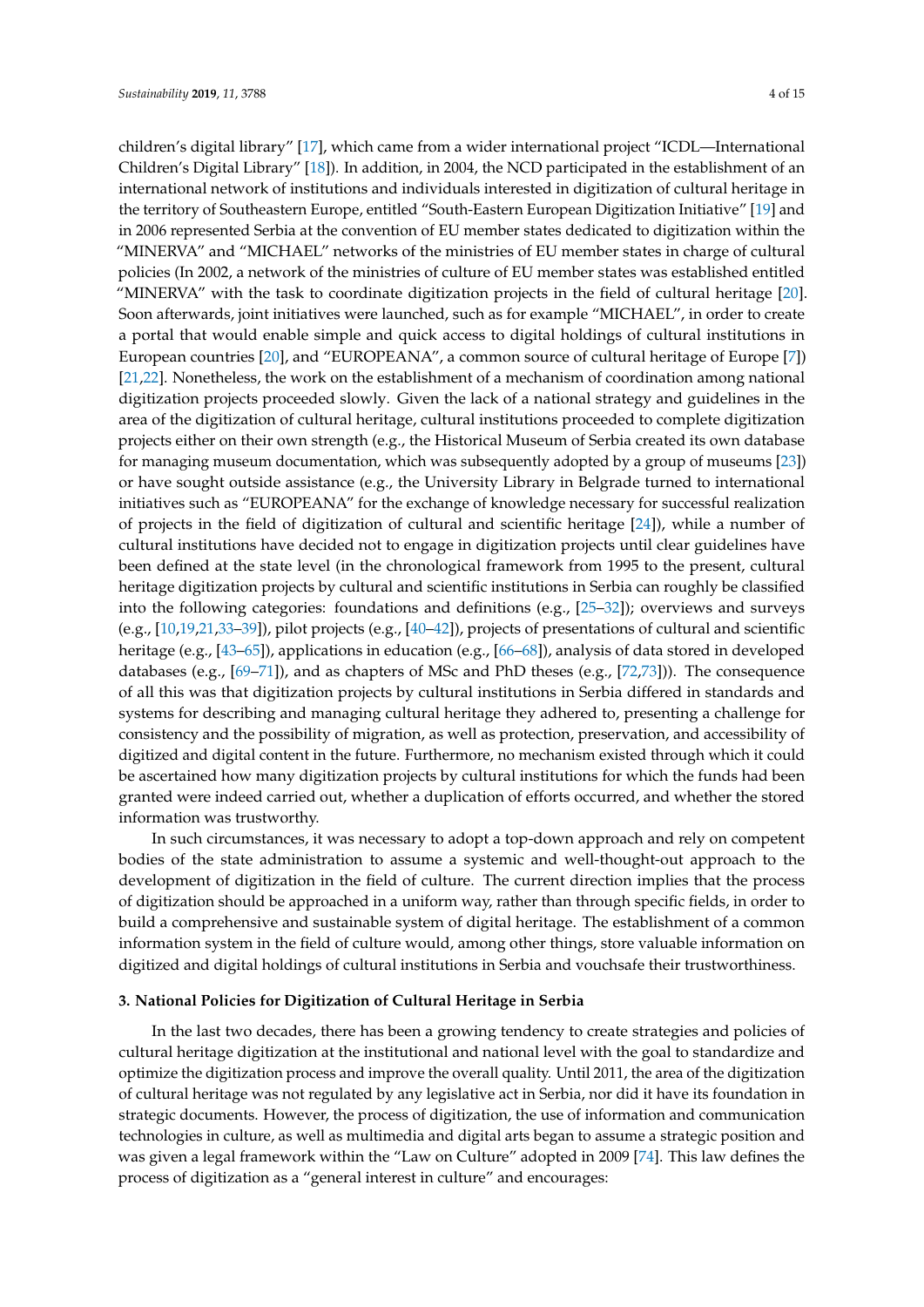- the application of new technologies in culture,
- the use of the process of digitization, and
- the development of digital research infrastructure in the field of the protection of cultural heritage and arts.

It opened the door to the implementation of various software solutions and the development of electronic registers, databases, and information systems in cultural institutions [\[75\]](#page-13-6). Furthermore, it had an effect on the allocation of budget funds of the Republic of Serbia, which were now also granted to heritage digitization projects; for example, through open calls of the Ministry of Culture and Information issued by its Cultural Heritage Sector [\[76\]](#page-13-7).

The next strategic move in policy-making regarding the regulation of the digitization process at the national level was the adoption of the "Law on Library and Information Services". This law not only regulated the work of libraries, but also specified the importance of digitization, as well as the information systems in library science [\[77\]](#page-13-8). It defined the National Library of Serbia as the coordinator of the process of digitization, development, and implementation of a unique information system. Additionally, it made it responsible for the training of librarians. At a given moment, in the absence of a cultural development strategy, this law managed to determine the direction and methods of carrying out the process of digitization in one important segment of culture. It represented the implementation of cultural policy through the work of libraries and the library network in Serbia. Later, the process of digitization in libraries was defined more precisely by the "Rulebook on Detailed Conditions for Digitization of Library Material and Resources", which entered into force in 2017 [\[78\]](#page-13-9).

The establishment of the Sector for the Development of Digital Research Infrastructure in the Fields of Culture and Arts of the Ministry of Culture and Information has additionally determined the strategic direction for the digital transformation of cultural institutions [\[79\]](#page-13-10). In cooperation with other government departments (telecommunications, education, IT companies, scientific institutes, etc.), the Sector has influenced the development of the digitization process as a multidisciplinary process. This cooperation led to the adoption of the "Law on Electronic Document, Electronic Identification and Trust Services in Electronic Business", on the basis of which the Ministry of Culture and Information adopted the "Rulebook on Detailed Conditions for the Digitization of Cultural Heritage in 2018" [\[1\]](#page-9-0).

The Rulebook was the first legislative act in Serbia that determined detailed conditions for the implementation of the digitization process in cultural institutions in Serbia. It defines the procedure of digitization, the work of experts, and how to ensure and preserve digitized and digital data on tangible and intangible heritage. Since it refers to other legal solutions regulating the area of electronic business, technical conditions for data storage and protection, etc., it offers the possibility of the cooperation of different groups of stakeholders in the digitization process, with the goal to optimize material and human resources. Its strategic importance lies in the obligation of cultural institutions to create and adopt their own plans and programs for the implementation of the digitization process, on the basis of which the Ministry of Culture and Information can undertake strategic planning and make budgetary and resource allocations.

The Ministry of Culture and Information is planning to adopt finally the "Strategy for Cultural Development in the Republic of Serbia for the 2019–2029 period", as well as amend the "Law on Culture". The goals defined by the Strategy determine more precisely the mechanisms for the implementation of cultural policy. These mechanisms were already specified in the aforementioned normative acts concerning the management of digitized and digital heritage, intersectoral collaboration, the development of a knowledge-based society, the availability of digitized and digital content, and the transparency of the work of cultural institutions. Amendments to the "Law on Culture" will define the process of digitization as an obligation of all employees, in all segments of the work of a cultural institution.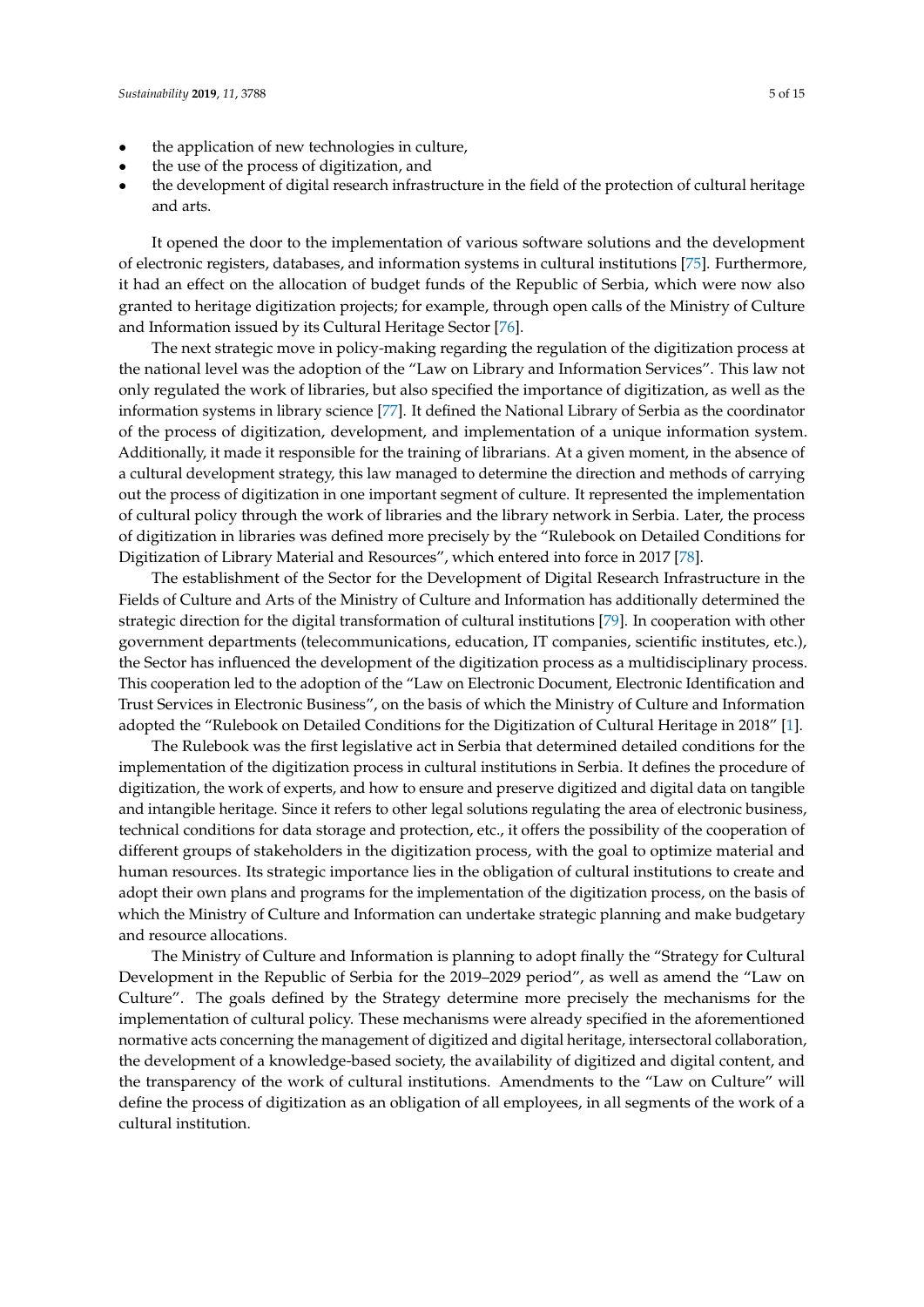# <span id="page-5-0"></span>**4. National Standard for Describing Digitized Heritage in Serbia**

Since 2003, the team of the Mathematical Institute of the Serbian Academy of Sciences and Arts (MISANU), supported by employees from different national cultural institutions, through the National Center for Digitization, started to work on national recommendations for metadata format for describing cultural and scientific heritage. Aware of the availability of numerous formats of this kind, which are usually highly adapted for one class of heritage based on previous practice in a particular field, the team decided to develop a single comprehensive format for all the heritage regardless of their origin.

The team established several principles for that format:

- modularity: the proposed format should be modular to reduce the need for redundant information and to enable different ways to access and combine stored data;
- refinement: the proposed format should be sufficient to describe the contents regardless of the type of the institution of origin;
- extensibility: the proposed format should enable every institution to adapt the format for their specific workflow;
- multilingualism: the proposed format should provide the possibility of a multi-lingual description;
- controlled thesaurus: the proposed format should enable usage of pre-defined dictionaries whenever possible; and
- flexibility: the proposed format should enable mapping into/from the most-used similar international standards (an example of these mappings is provided in Table [1\)](#page-5-1).

For reference standards, the team used widely-accepted standards from different domains. The Library of Congress in Washington, D.C. (USA), established two formats for the purpose of the representation and communication in machine-readable form. The first is "MARC", used for bibliographic information, and the second is "EAD", which is used for archival material (the Serbian libraries adopted the schemes based on "MARC" as a standard for representation and communication of bibliographic and related information in machine-readable form, and Serbian archives adopted schemes based on "EAD" as a standard for description). "CIDOC CRM" is also known as the ISO 21127:2006 standard. It is used by the museology community, also to exchange information in machine-readable form. One of the most popular formats in this field is "DC". It was established in the mid-1990s. It is the first format convenient to describe the cultural heritage of various origin, so it can be seen as the general purpose format. This is because it is simple and easy to use, but the set of elements is quite narrow. On the one hand, it earned its popularity due to this fact, but as a consequence, it is not possible to produce a very detailed description of cultural heritage able to satisfy the needs of all experts and scholars.

**Table 1.** Mappings to/from some international standards.

<span id="page-5-1"></span>

| ''NCD''           | "DC"         | "ISAD" | "FAD"          | <b>Library of Congress</b> |
|-------------------|--------------|--------|----------------|----------------------------|
| Description       | description  | 3.3.1  | scopecontent   | description summary        |
| Type              | type         | 3.1.5  | genreform      | original content type      |
| Material          | medium       | 3.1.5  | physdesc       |                            |
| Rights            | rights       | 3.4.2  | userestrict    | access rights              |
| Access rights     | accessRights | 3.4.1  | accessrestrict | access category            |
| <b>Note</b>       |              | 3.6.1  | note, odd      |                            |
| Capture device(s) |              |        | daodesc        | capture device ID          |
| MIMEformat(s)     | Format       |        | daodesc        | Internet media type        |

Having all this in mind, the team of MISANU used the object-oriented paradigm to develop the recommended format, where the proposed classes were: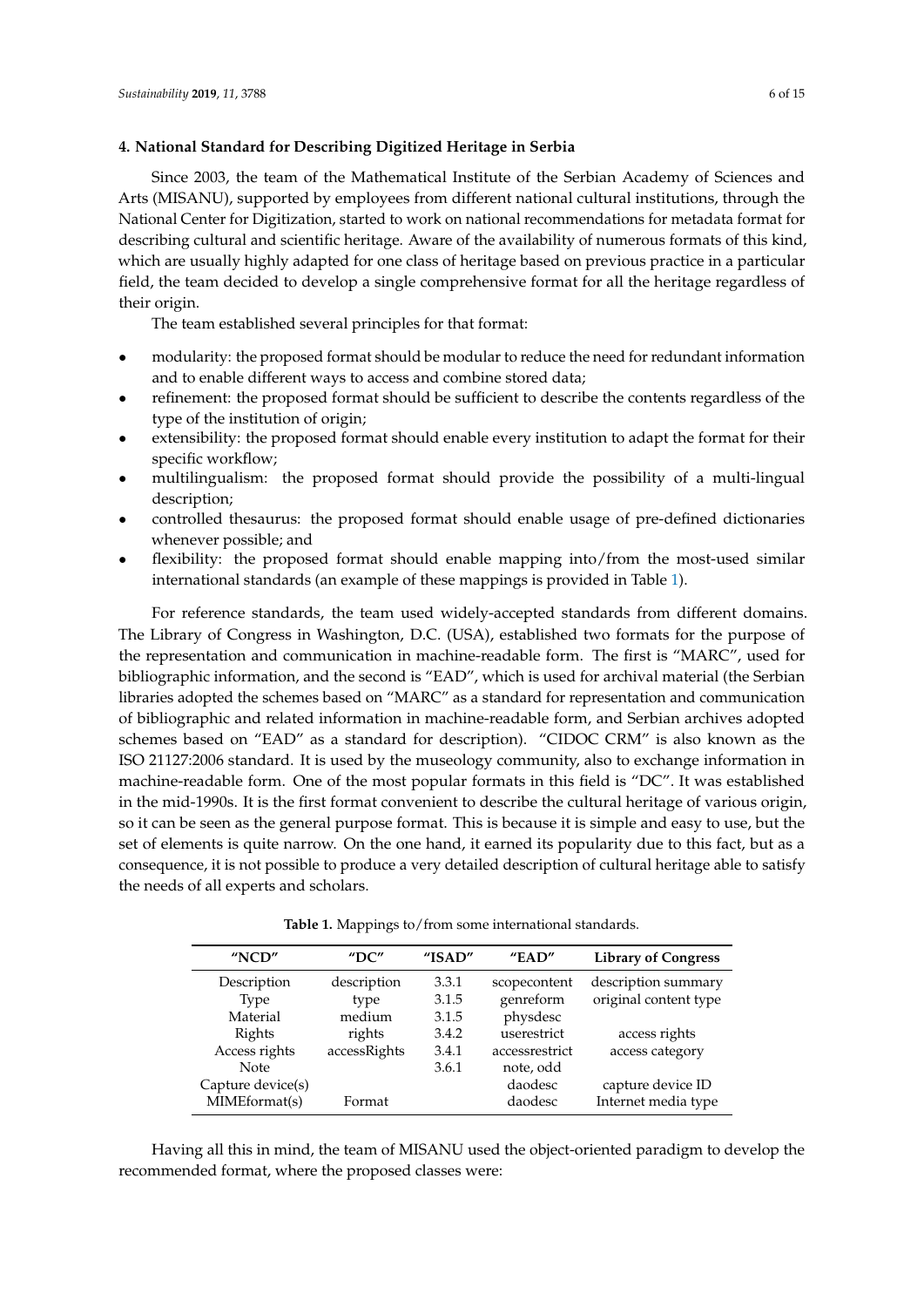- Controlled term: for the entities (entities are digital data, i.e., objects that are instances of the corresponding classes) of the controlled thesaurus;
- Person and group of persons: for the entities that have intellectual or other important contributions to creation or ownership (e.g., authors of cultural properties, translators, persons that digitize cultural properties);
- Digital document: for entities of the digital representation of assets that have been digitized;
- Digitized asset (cultural properties): for entities of movable cultural heritage (the assets with their origin in libraries, archives, and museums) with a common core and domain-specific parts;
- Immovable asset: for entities like monuments and other stationary assets; and
- Collection: for entities that represent sets of digitized assets.

Figure [1](#page-6-0) illustrates the complex relationships between classes. For example, the class that corresponds to digitized assets from libraries inherited the class that corresponds to digitized assets (denoted by "KERNEL" in the figure) and enriches it with library-specific data. A description of a book (an instance of the class digitized assets) can be connected to possibly numerous instances of the class Digital object (digital representation of the book and the corresponding metadata about the digital representation). Furthermore, an object representing a book can belong to several collections (instances of the class Collection); instances of the class Controlled term can be used as meta-data for describing the book, etc.

<span id="page-6-0"></span>

**Figure 1.** Data model.

This format was accepted as a part of the *Guidelines for Digitization of Cultural Heritage* (for more information on the metadata proposal scheme, please refer to [\[29](#page-11-7)[,30](#page-11-8)[,32,](#page-11-1)[80,](#page-13-11)[81\]](#page-13-12)) [\[2\]](#page-9-1).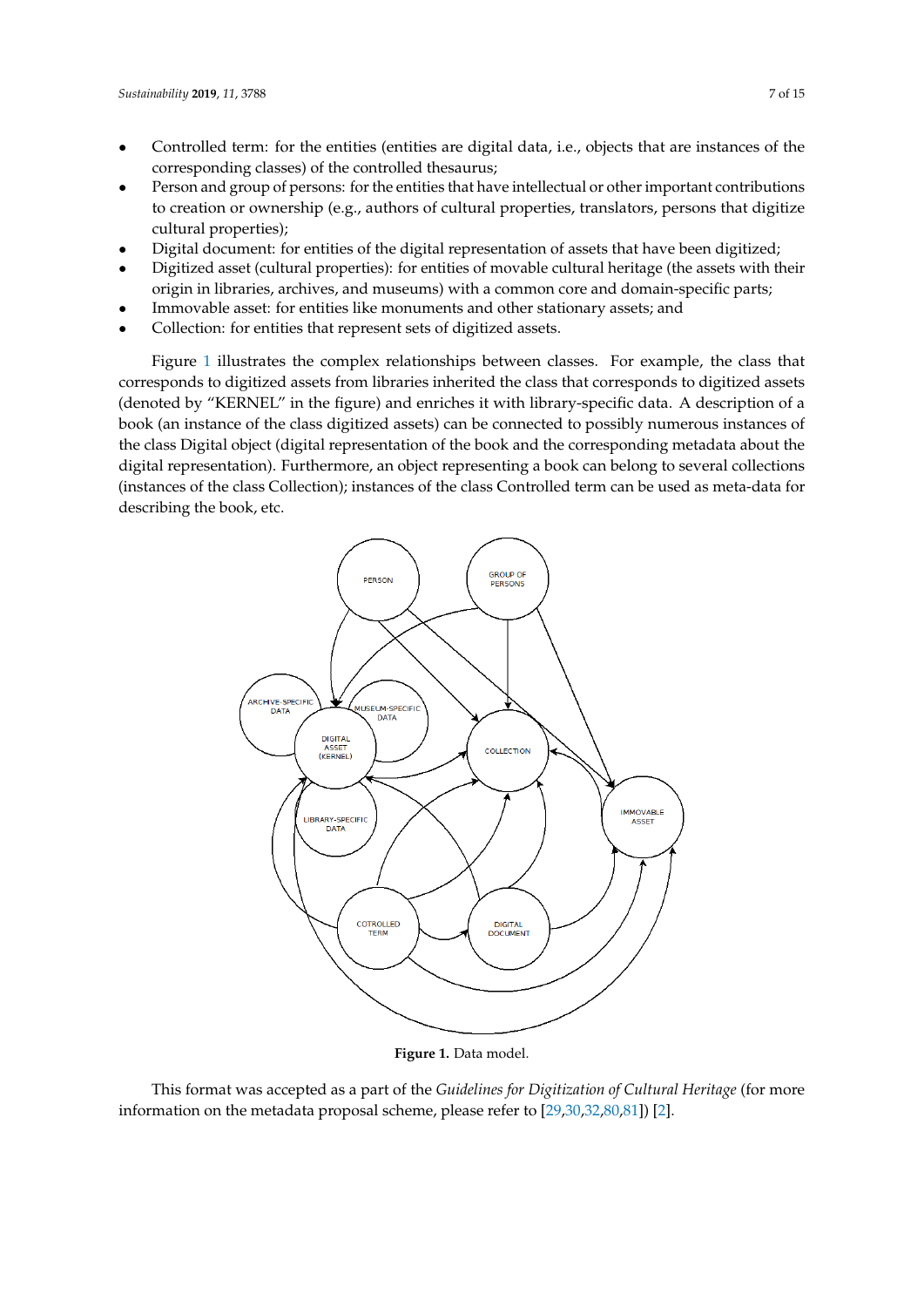## <span id="page-7-0"></span>**5. Case Study Examples**

In the following text, we present two recent examples of the management and preservation of cultural heritage documentation in which the aforementioned national policies and guidelines for digitization (see Section [3\)](#page-3-0) and proposed metadata scheme (see Section [4\)](#page-5-0) have been applied:

- Documents on foreign policy of the Kingdom of Serbia 1903–1914, [http://diplprepiska.mi.sanu.ac.rs/;](http://diplprepiska.mi.sanu.ac.rs/) and
- Historical place Bač and its surroundings, <http://www.serbia-forum.org/Wiki.jsp?setLang=en&page=GlavnaSpomenici2>

The edition *Foreign Policy Documents of the Kingdom of Serbia 1903–1914* presented a published collection of "preserved Serbian diplomatic and political documents significant for Serbia's international relations with other states in the Balkans, Europe and the world in the 20th century before World War I" [\[82\]](#page-13-13). It consisted of 42 volumes in total, with more than 30,000 pages of documents that were published in the period between 1980 and 2015. Recently, it was digitized and presented on the web thanks to the efforts of the Serbian Academy of Sciences and Arts and the MISANU and with the support of the Ministry of Culture and Information. The procedure of digitization was carried out in compliance with current guidelines for digitization of archival material in Serbia and consisted of the following steps: (1) adjusting the officially-proposed metadata scheme and vocabulary necessary to describe the content, (2) structuring and marking up the text using a specially-developed editor, and (3) designing a digital repository based on the *Serbia-Forum* platform [\[83\]](#page-13-14). The result was an easy-to-use web database intended for users "who wish to engage in serious study of the Serbian history, its aspirations and objectives, role, place and significance in the 1903–1914 period, and to research whether Serbia sought war or tried to evade it and whether it was guilty for its outbreak or not" [\[82\]](#page-13-13). It presents an invaluable point of reference for their research and connects that research with a broader context. Each document in the database is described and has its own presentation. For example, the presentation of the telegram of Nikola Pasic on the Austro-Hungarian Declaration of War on Serbia encompasses a scanned picture of a published telegram in PDF, a structured text of the telegram, and appropriate metadata [\[84\]](#page-13-15). One can notice that the procedure of the digitization of archival material was used as a new method for management and preservation of Serbian diplomatic and political documents, and the aim of the metadata is not only to help users find relevant information, but also to ensure preservation of data in a way that will enable their accurate interpretation over a longer time period (Table [2\)](#page-7-1).

| Element               | Description                                                                             |
|-----------------------|-----------------------------------------------------------------------------------------|
| Document Number       | 634                                                                                     |
| Page                  | 710                                                                                     |
| Gregorian Date        | 28 July 1914                                                                            |
| Julian Date           | 15 July 1914                                                                            |
| Place of release      | Niš                                                                                     |
| Institution sender    | Ministry of Foreign Affairs of the Kingdom of Serbia                                    |
| Institution recipient | All the embassies of the Kingdom of Serbia                                              |
| Abstract              | On the Austro-Hungarian Declaration of War on Serbia                                    |
| <b>Type</b>           | Telegram                                                                                |
| Subject               | Serbia—Austria-Hungary—Declaration of War<br>Foreign Relations of the Kingdom of Serbia |

<span id="page-7-1"></span>**Table 2.** Example of selected metadata elements for the description of a published telegram.

In addition to digitization of archival and historical documents, we continue by discussing an example on the management and preservation of cultural monuments documentation. *Virtual Presentation of Historical place Baˇc and its surroundings*was created in 2018 as a result of a joint project of the Provincial Institute for the Protection of Cultural Monuments—Petrovoradin and the MISANU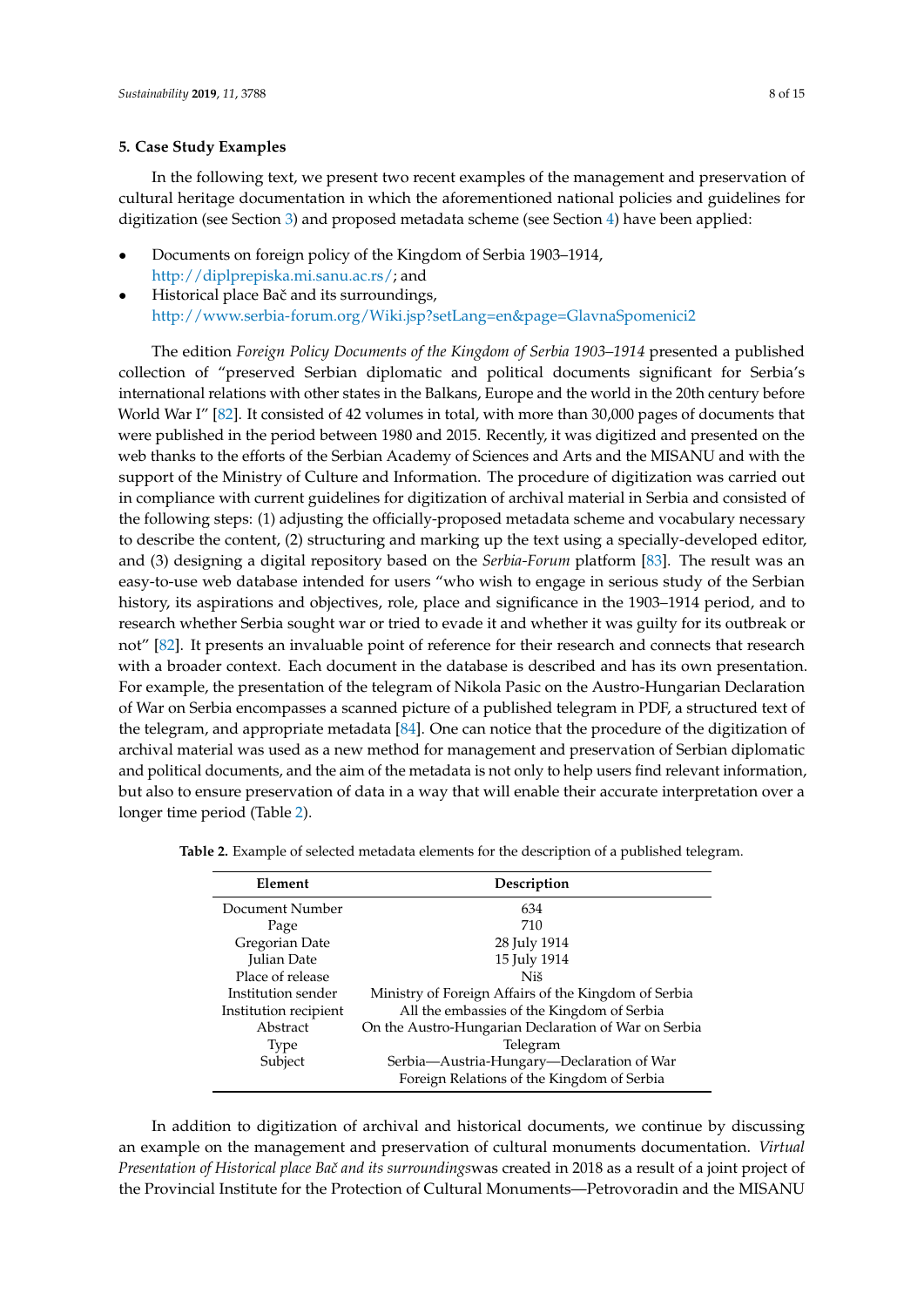and with the support of the Ministry of Culture and Information. It presents not only cultural heritage of northwestern Serbia, but also the natural surroundings of this area, where the evidence of human life has existed from eight millennia ago. It consists of the website targeted for a wide audience, a pilot web database, and an application for mobile devices for site visitors. Currently, the database includes documentation on five medieval cultural monuments, as well as archaeological artifacts found in the area of Bač [\[85\]](#page-14-0). Each monument is presented as a separate digital collection, which contains, in addition to introductory photograph and text, digital documents grouped in the following categories: movie, panorama, 3D model, and photo. Digital documents are described using the officially-proposed metadata scheme and in accordance with national guidelines for the digitization of cultural properties. For example, the 3D model of bronze book cover from the 15<sup>th</sup> Century, which is a part of an archaeological exhibition of Bač fortress, is described by using the following elements: name, textual description, physical description (dimensions and the measurement unit), building material, the date of the creation of the description, and the creator of the record [\[86\]](#page-14-1) (Table [3\)](#page-8-0). It should be noted that the creator of the record can decide which elements of the metadata set will be used since the proposed scheme offers a wide range of optional elements.

| Element                    | Description                                              |  |  |
|----------------------------|----------------------------------------------------------|--|--|
| Title                      | Book cover                                               |  |  |
| <b>Textual Description</b> | Bronze, casting, engraving.                              |  |  |
|                            | The shape is deltoid, decorated with floral motifs.      |  |  |
|                            | 15th Century.                                            |  |  |
| Physical description       | Dimensions $80 \times 63 \times 0.5$ .                   |  |  |
| Unit of Measurement        | mm                                                       |  |  |
| Material                   | Bronze                                                   |  |  |
| Description creation date  | 22 January 2019.                                         |  |  |
| Document author            | TI57/03. Bač, Fortress. Museum of Vojvodina in Novi Sad. |  |  |

<span id="page-8-0"></span>**Table 3.** Example of selected metadata elements for the description of an archaeological artifact.

By following these examples, cultural institutions in Serbia could create appropriate systems and data that could easily become part of a common information system. However, even though some of the elements of sustainability are covered (e.g., interoperability), these examples in regards to required resources, such as adequate storage or maintenance technicians, as well as regular updating, could face challenges in a period of budget cuts. To avoid the situation in which Greece found itself in 2010, when it had to withdraw its further engagement in the international digitization projects due to the economic crisis [\[87\]](#page-14-2), the Ministry of Culture and Information recommended that the cultural institutions in Serbia adjust their individual plans and programs with the national strategy in the field of culture and carefully plan the funds necessary for maintenance of existing and future digitization projects [\[1\]](#page-9-0) (the management of the digitization process in Serbian cultural institutions was financed by a government budget and through national and international open calls). Furthermore, the common national information system managed by the appropriate governmental body could be a solution to the challenge of providing necessary resources to maintain data and protect them against various attacks.

# **6. Conclusions and Future Initiatives**

In the paper, we examined the recent endeavors of the Ministry of Culture and Information in the field of cultural heritage digitization in Serbia. We emphasized that the backbone of its initiative is to regulate the process of digitization and give clear guidelines to cultural institutions on how to preserve digital and digitized heritage and make it available at the click of a button. We conclude that this "top-down" approach is necessary as a coordination mechanism for a more systematic, sustainable, and meaningful process of cultural heritage digitization in Serbia. The important step towards this mission will be adoption of the Strategy for Cultural Development in the Republic of Serbia for the 2019–2029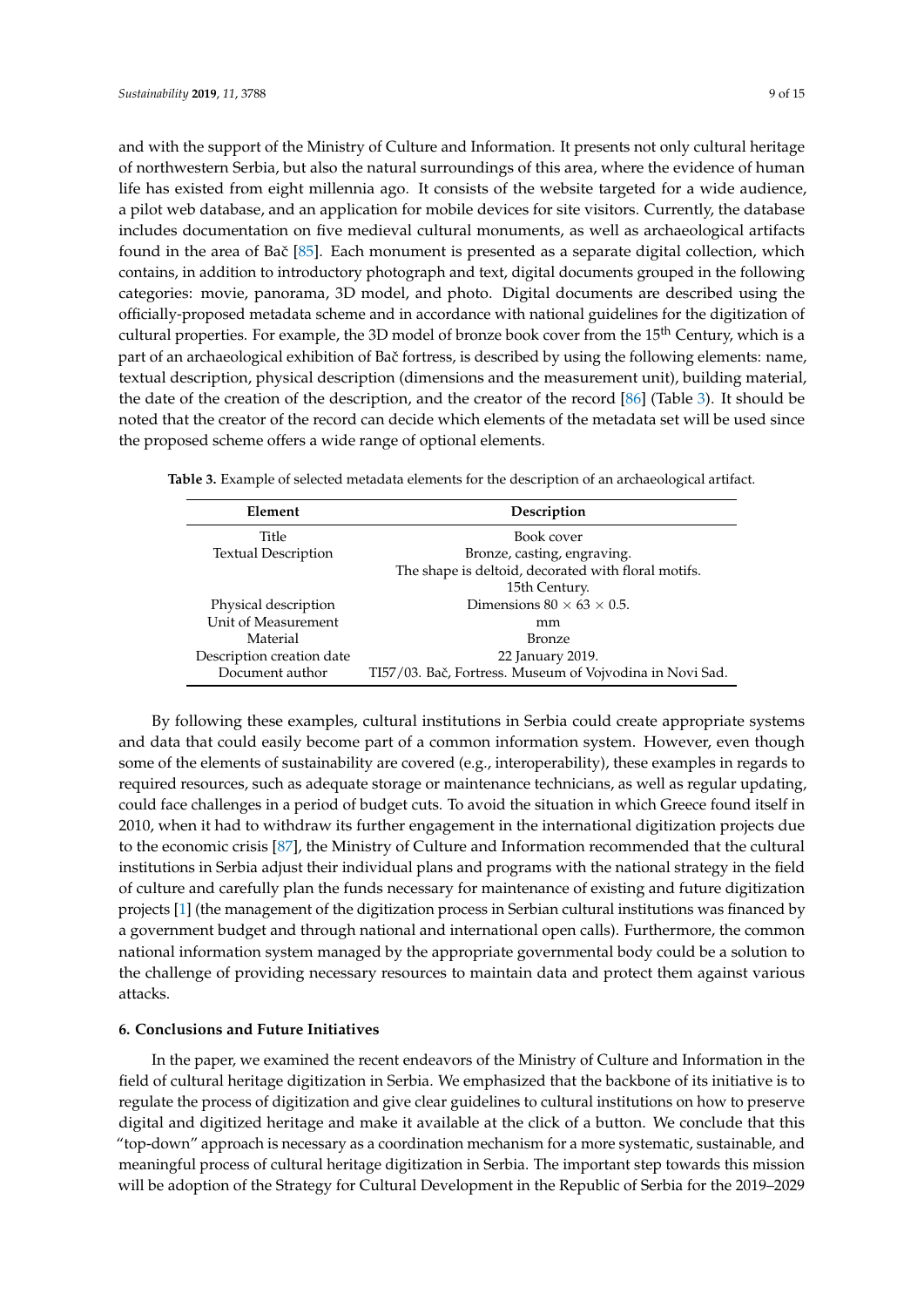period and the amendments to the existing Law on Culture. This should be a stepping stone toward a legal framework that will regulate the work of cultural institutions in the digitization process and help them in the implementation of broadly-accepted standards and achievement of interoperability.

Furthermore, we presented a metadata scheme accepted as a part of the Guidelines for Digitization of Cultural Heritage in Serbia, which is compatible with the best-known and widely-used schemes and standards. We suggested its implementation in the process of cultural heritage documentation management to ensure the preservation, presentation, and accessibility of cultural properties over a longer time period. Additionally, we anticipate that it could lead to the development of a national standard, as well as a national information system for management and preservation of cultural heritage documentation.

Finally, we introduced two case study examples where the proposed metadata scheme and official policies and guidelines were successfully applied. Thanks to the support of the Ministry of Culture and Information, we will further analyze the level of applicability of the proposed metadata scheme and official recommendations for the digitization process on the example of the digitization of tangible and intangible heritage of the multicultural and diverse environment of Novi Pazar in Southern Serbia.

**Author Contributions:** Conceptualization, Z.O. and D.M.; methodology, Z.O., B.M., M.Š.-R. and D.M.; software, B.M.; investigation, Z.O., B.M., M.Š.-R. and D.M.; data curation, Z.O., B.M. and M.Š.-R.; writing, original draft preparation, B.M., M.Š.-R. and D.M.; writing, review and editing, Z.O., B.M., M.Š.-R. and D.M.; project administration, Z.O.; funding acquisition, Z.O.

**Funding:** This research was funded by Ministarstvo prosvete, nauke i tehnološkog razvoja (Ministry of Education, Science and Technological Development of RS) Grant Number iii44006 and by Ministarstvo kulture i informisanja (Ministry of Culture and Information of RS).

**Acknowledgments:** We are particularly grateful to the following institutions, which helped in carrying out the research: the Serbian Academy of Sciences and Arts and the Provincial Institute for the Protection of Cultural Monuments—Petrovoradin.

**Conflicts of Interest:** The authors declare no conflict of interest. The funders had no role in the design of the study; in the collection, analyses, or interpretation of data; in the writing of the manuscript; nor in the decision to publish the results.

### **Abbreviations**

The following abbreviations are used in this manuscript:

| CIDOC CRM     | CIDOC Conceptual Reference Model                                   |
|---------------|--------------------------------------------------------------------|
| DC            | Dublin Core                                                        |
| EAD           | <b>Encoded Archival Description</b>                                |
| EU            | European Union                                                     |
| MARC          | Machine-Readable Cataloging                                        |
| <b>MISANU</b> | Mathematical Institute of the Serbian Academy of Sciences and Arts |
| RS            | Republic of Serbia                                                 |

### **References and Note**

- <span id="page-9-0"></span>1. Ministry of Culture and Information of the RS. Rulebook on Detailed Conditions for the Digitization of Cultural Heritage. Available online: [http://www.kultura.gov.rs/docs/dokumenti/propisi-iz-oblasti-kul](http://www.kultura.gov.rs/docs/dokumenti/propisi-iz-oblasti-kulture/pravilnik-o-blizim-uslovima-za-digitalizaciju-kulturnog-nasledja.docx) [ture/pravilnik-o-blizim-uslovima-za-digitalizaciju-kulturnog-nasledja.docx](http://www.kultura.gov.rs/docs/dokumenti/propisi-iz-oblasti-kulture/pravilnik-o-blizim-uslovima-za-digitalizaciju-kulturnog-nasledja.docx) (accessed on 17 May 2019). (In Serbian)
- <span id="page-9-1"></span>2. Ministry of Culture and Information of the RS. Guidelines for Digitization of Cultural Heritage in the Republic of Serbia. Available online: [http://www.kultura.gov.rs/cyr/dokumenti/propisi-iz-oblasti-kultur](http://www.kultura.gov.rs/cyr/dokumenti/propisi-iz-oblasti-kulture/smernice-za-digitalizaciju-kulturnog-nasledja-u-republici-srbiji) [e/smernice-za-digitalizaciju-kulturnog-nasledja-u-republici-srbiji](http://www.kultura.gov.rs/cyr/dokumenti/propisi-iz-oblasti-kulture/smernice-za-digitalizaciju-kulturnog-nasledja-u-republici-srbiji) (accessed on 17 April 2019).
- <span id="page-9-2"></span>3. Ministry of Culture and Information of the RS. Draft of the Strategy for Cultural Development in the Republic of Serbia for the 2017–2027 Period. Available online: [http://www.kultura.gov.rs/docs/dokument](http://www.kultura.gov.rs/docs/dokumenti/nacrt-strategije-razvoja-kulture-republike-srbije-od-2017--do-2027-/-nacrt-strategije-razvoja-kulture-republike-srbije-od-2017--do-2027-.pdf) [i/nacrt-strategije-razvoja-kulture-republike-srbije-od-2017--do-2027-/-nacrt-strategije-razvoja-kulture](http://www.kultura.gov.rs/docs/dokumenti/nacrt-strategije-razvoja-kulture-republike-srbije-od-2017--do-2027-/-nacrt-strategije-razvoja-kulture-republike-srbije-od-2017--do-2027-.pdf)[republike-srbije-od-2017--do-2027-.pdf](http://www.kultura.gov.rs/docs/dokumenti/nacrt-strategije-razvoja-kulture-republike-srbije-od-2017--do-2027-/-nacrt-strategije-razvoja-kulture-republike-srbije-od-2017--do-2027-.pdf) (accessed on 17 April 2019).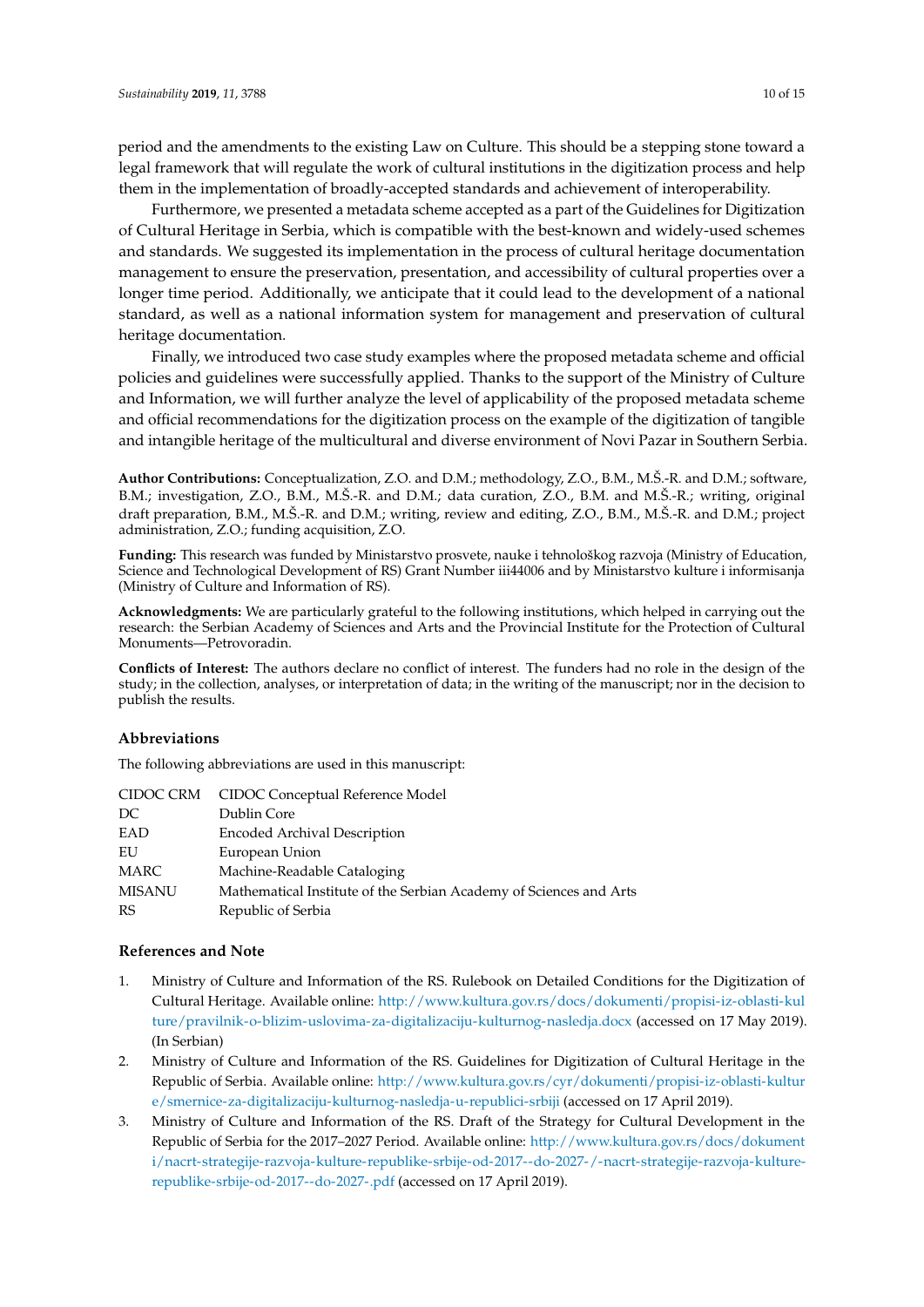- <span id="page-10-0"></span>4. Manžuch, Z.; Huvila, I.; Aparac-Jelušić, T. *European Curriculum Reflections on Library and Information Science Education*; Kajberg, L., Lørring, L., Eds.; The Royal School of Library and Information Science: Copenhagen, Denmark, 2005; pp. 37–65.
- <span id="page-10-1"></span>5. The Lund Principles: Conclusion of Experts Meeting, Lund, Sweden. Available online: [https://www.iccu.s](https://www.iccu.sbn.it/export/sites/iccu/documenti/lund_principles-en.pdf) [bn.it/export/sites/iccu/documenti/lund\\_principles-en.pdf](https://www.iccu.sbn.it/export/sites/iccu/documenti/lund_principles-en.pdf) (accessed on 17 April 2019).
- <span id="page-10-2"></span>6. European Commission. Council Conclusions on the Digitisation and Online Accessibility of Cultural Material, and Digital Preservation. 2006. Available online: [https://eur-lex.europa.eu/legal-content/EN/T](https://eur-lex.europa.eu/legal-content/EN/TXT/PDF/?uri=CELEX:52006XG1207(01)&from=EN) [XT/PDF/?uri=CELEX:52006XG1207\(01\)&from=EN](https://eur-lex.europa.eu/legal-content/EN/TXT/PDF/?uri=CELEX:52006XG1207(01)&from=EN) (accessed on 18 June 2019).
- <span id="page-10-3"></span>7. European Commission. Commission Staff Working Document Accompanying the Communication from the Commission to the Council, the European Parliament, the European Economic and Social Committee and the Committee of the Regions. Europe's Cultural Heritage at the Click of a Mouse. Progress on the Digitisation and Online Accessibility of Cultural Material and Digital Preservation across the EU. 2008. Available online: [https://eur-lex.europa.eu/legal-content/EN/TXT/PDF/?uri=CELEX:52008SC2372&qi](https://eur-lex.europa.eu/legal-content/EN/TXT/PDF/?uri=CELEX:52008SC2372&qid=1560856677138&from=EN) [d=1560856677138&from=EN](https://eur-lex.europa.eu/legal-content/EN/TXT/PDF/?uri=CELEX:52008SC2372&qid=1560856677138&from=EN) (accessed on 18 June 2019).
- <span id="page-10-4"></span>8. Mijajlovi´c, Ž. About some digitization projects in the last decade. *Rev. Natl. Center Digit.* **2002**, *1*, 12–27. (In Serbian)
- <span id="page-10-5"></span>9. Cohen, D.; Rosenzweig, R. *Digital History A Guide to Gathering, Preserving, and Presenting the Past on the Web*; University of Pennsylvania Press: Philadelphia, PA, USA, 2005. Available online: [http://chnm.gmu.edu/d](http://chnm.gmu.edu/digitalhistory/) [igitalhistory/](http://chnm.gmu.edu/digitalhistory/) (accessed on 18 June 2019).
- <span id="page-10-6"></span>10. Ognjanovi´c, Z. National Center for Digitization. *Rev. Natl. Center Digit.* **2002**, *1*, 3–11. (In Serbian)
- <span id="page-10-7"></span>11. Mannoni, B. Bringing Museums Online. *Commun. ACM* **1996**, *39*, 100–105. [\[CrossRef\]](http://dx.doi.org/10.1145/228503.228524)
- <span id="page-10-8"></span>12. *The Proposal to Ministry of Science, Technology and Development to Establish National Center for Digitization*; Archive of the Mathematical Institute of the Serbian Academy of Sciences and Arts: Belgrade, Serbia, 2002.
- <span id="page-10-9"></span>13. Despotović, J. Assistant to the Minister of Culture and Public Information, to Zoran Bogdanović, Chairman of the *Founding Committee of the National Center for Digitization*; Archive of the Mathematical Institute of the Serbian Academy of Sciences and Arts: Belgrade, Serbia, 2003.
- <span id="page-10-10"></span>14. National Center for Digitization. Available online: [http://www.ncd.org.rs/ncd\\_en/index.html](http://www.ncd.org.rs/ncd_en/index.html) (accessed on 18 June 2019).
- <span id="page-10-11"></span>15. CALIMERA: Cultural Applications: Local Institutions Mediating Electronic Resource Access. Available online: <https://cordis.europa.eu/project/rcn/71112/factsheet/en> (accessed on 18 June 2019).
- <span id="page-10-12"></span>16. The National Library of Serbia Hosts an International Conference Dedicated to the European Project CALIMERA. Digital Technology in Libraries and Museums.
- <span id="page-10-13"></span>17. Serbian Children's Digital Library. Available online: [http://www.digitalna.nb.rs/sf/NBS/Knjige/Srpska\\_d](http://www.digitalna.nb.rs/sf/NBS/Knjige/Srpska_decja_digitalna_biblioteka) [ecja\\_digitalna\\_biblioteka](http://www.digitalna.nb.rs/sf/NBS/Knjige/Srpska_decja_digitalna_biblioteka) (accessed on 18 June 2019).
- <span id="page-10-14"></span>18. International Children's Digital Library. Available online: <http://en.childrenslibrary.org/> (accessed on 18 June 2019).
- <span id="page-10-15"></span>19. Ognjanović, Z.; Dobreva, M.; Ikonomov, N.; Butigan-Vučaj, T. *Heritage and Beyond*; Council of Europe Publishing: Strasbourg, France, 2009; pp. 179–182.
- <span id="page-10-16"></span>20. Fresa, A. MICHAEL Multilingual Inventory of Cultural Heritage in Europe & MinervaEC Network for Valorising Activities in Digitisation. Available online: <https://tinyurl.com/yxefgm7v> (accessed on 18 June 2019).
- <span id="page-10-17"></span>21. Ognjanović, Z. South Eastern European Digitisation Initiative (SEEDI). Presented at the International Conference Museums, Libraries and Archives Online: MICHAEL Service and Other International Initiatives, Rome, Italy, 4–5 December 2006.
- <span id="page-10-18"></span>22. *The Co-operation Agreement between Ministero per i Beni e le Attivita Culturali and National Center for Digitisation and Mathematical Institute of Serbian Academy of Sciences and Arts Regarding the participation in the MINERVA Network*; Archive of the Mathematical Institute of the Serbian Academy of Sciences and Arts: Belgrade, Serbia, 2004.
- <span id="page-10-19"></span>23. Aćimović, M. Survey on the availability of photo documentation of the museums in Serbia. In *Open Access to Museum Documentation in Serbia: Experiences, Challenges and Potentials; Stijović, M., Ed.; Central Institute for* Conservation: Belgrade, Serbia, 2016; pp. 43–52, ISBN 978-86-6179-042-3. (In Serbian)
- <span id="page-10-20"></span>24. Projects. Europeana Libraries. Available online: <http://arhiva.unilib.rs/unilib/cip/index.php> (accessed on 18 April 2019). (In Serbian)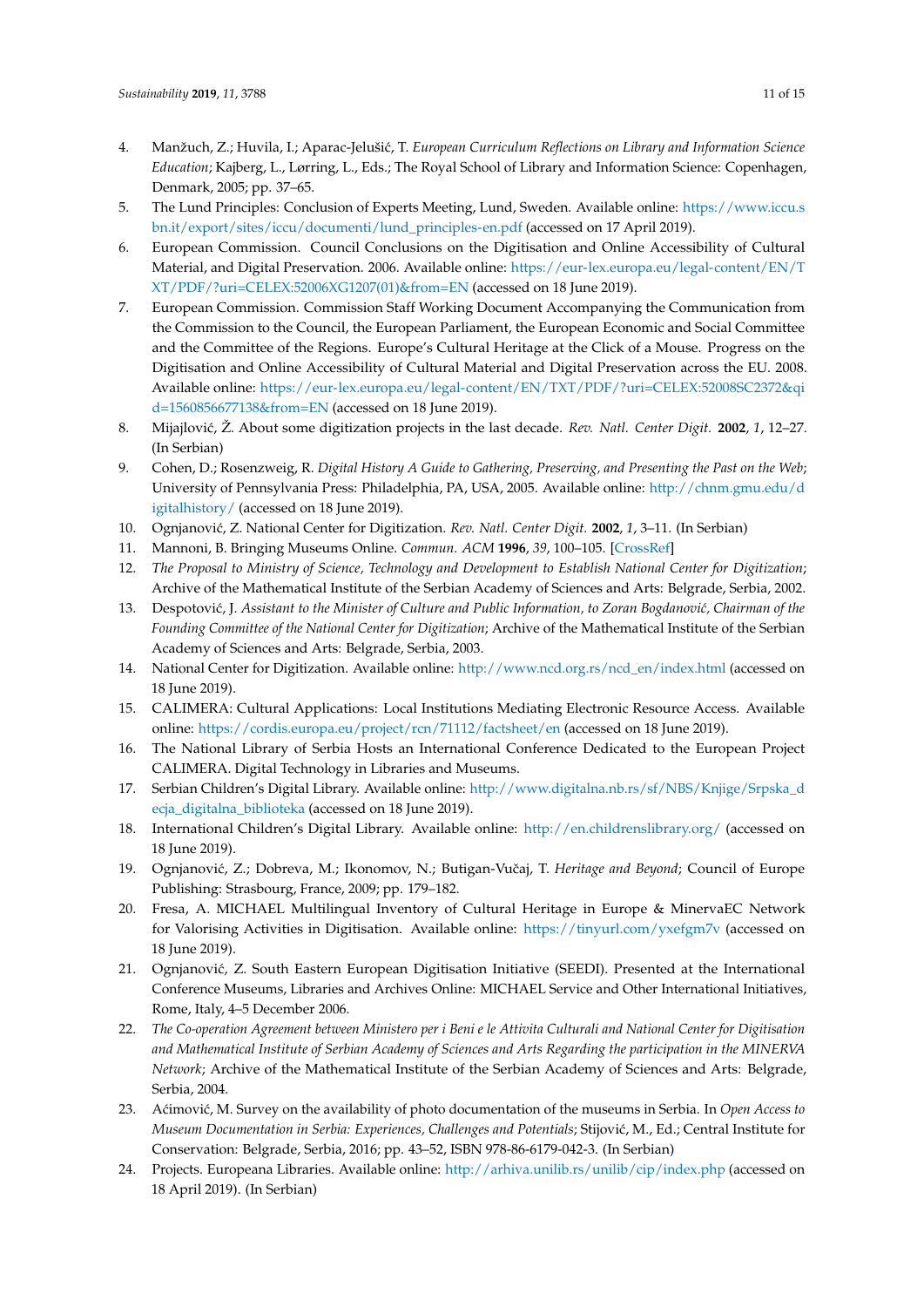- <span id="page-11-0"></span>25. Arsić, A.; Šegan, M.; Marinković, B.; Ognjanović, Z. Proposal of metadata format for the description of immovable cultural properties . In Proceedings of the XIV Digitization of National Heritage and Digital Humanities 2016, Belgrade, Serbia, 29 September 2016. (In Serbian)
- 26. Dobreva, M.; Ognjanović, Z. The second conference of the National digitisation centre of Serbia and Montenegro: Digitisation from a Balkan perspective. *DigiCULT.Info* **2003**, *5*, 16–17.
- 27. Mijajlović, Ž.; Korać, M.; Ognjanović, Z. The means for archiving and displaying multimedia databases over the Internet. In Proceedings of the VII Naučni skup o sistemu naučnih, tehnoloških i poslovnih informacija, Belgrade, Serbia, 28–29 May 1997; pp. 109–112. (In Serbian)
- 28. Jevrić, M.M.; Ognjanović, Z.; Marinković, B. Ontology for NCD Standards for Description of Digital Documents and Collections. *Rev. Natl. Center Digit.* **2014**, *24*, 13–18.
- <span id="page-11-7"></span>29. Ognjanović, Z.; Butigan-Vučaj, T. A proposal for the national standard for describing digitizes heritage. In Proceedings of the 10th International Conference on Electronic Publishing ELPUB '06, Bansko, Bulgaria, 14–16 June 2006; Martens, B., Dobreva, M., Eds.; FIO-Commerce: Sofia, Bulgaria, 2006; pp. 387–388.
- <span id="page-11-8"></span>30. Ognjanovć, Z.; Butigan-Vučaj, T.; Marinković, B. NCD Recommendation for the National Standard for Describing Digitized Heritage in Serbia. In Proceedings of the 2nd International Conference on Metadata and Semantics Research, Corfu Island, Greece, 11–12 October 2007.
- 31. Ognjanović, Z.; Butigan-Vučaj, T.; Marinković, B. Proposal of the national standard for the description of immovable cultural properties. *Rev. Natl. Center Digit.* **2007**, *11*, 1–11.
- <span id="page-11-1"></span>32. Ognjanović, Z.; Butigan-Vučaj, T.; Marinković, B. NCD Recommendation for the National Standard for Describing Digitized Heritage in Serbia. In *Metadata and Semantics*; Sicilia, M.A., Miltiadis, L.D., Eds.; Springer: Boston, MA, USA, 2009; pp. 45–54.
- <span id="page-11-2"></span>33. Mijajlović, Ž.; Ognjanović, Z. A survey of digitization projects carried out by Mathematical institute and Faculty of mathematics Belgrade. In Proceedings of the Book of Abstracts International Congress MASSEE 2003, Borovets, Bulgaria, 15–21 September 2003; pp. 98–99.
- 34. Mijajlović, Ž.; Ognjanović, Z. A survey of certain digitization projects in Serbia. *Rev. Natl. Center Digit.* 2004, *4*, 52–61.
- 35. Ognjanovi´c, Z. National Center for Digitization—Year One. *Rev. Natl. Center Digit.* **2003**, *2*, 5–7. (In Serbian)
- 36. Ognjanovi´c, Z. National centre for digitisation. *DigiCULT.Info* **2003**, *6*, 44–45.
- 37. Ognjanovič, Z.; Mijajlovič, Ž. Digitization projects carried out by the mathematical institute Belgrade. *Int.* J. *Inf. Theor. Appl.* **2004**, *11*, 275–278.
- 38. Ognjanović, Z.; Butigan-Vučaj, T.; Marković, M. *Progress Report in Serbia and Montenegro*; Technical Report; Coordinating Digitisation in Europe, Minerva Project; 2004; pp. 226–230. Available online: [http://www.](http://www.minervaeurope.org/publications/globalreport/globalrepdf04/serbiamontenegro.pdf) [minervaeurope.org/publications/globalreport/globalrepdf04/serbiamontenegro.pdf](http://www.minervaeurope.org/publications/globalreport/globalrepdf04/serbiamontenegro.pdf) (accessed on 10 July 2019).
- <span id="page-11-3"></span>39. Ognjanović, Z.; Dobreva, M.; Ikonomov, N. South-Eastern European Digitization Initiative—SEEDI. In Proceedings of the INFORUM 2007: 13th Conference on Professional Information Resources, Prague, Czech Republic, 22–24 May 2007.
- <span id="page-11-4"></span>40. Kora´c, M.; Ognjanovi´c, Z.; Dugandži´c, F. Expert system "PANDORA". *Info* **1995**, *5*, 43–47. (In Serbian)
- 41. Marinković, B.; Liquori, L.; Ciancaglini, V.; Ognjanović, Z. A Distributed Catalog for Digitized Cultural Heritage. In *Second International Conference ICT Innovations 2010*; Gusev, M., Mitrevski, P., Eds.; Communications in Computer and Information Science; Springer: Berlin/Heidelberg, Germany, 2011; Volume 83, pp. 176–186.
- <span id="page-11-5"></span>42. Marinković, B.; Ognjanović, Z.; Vučaj, T.B. A Distributed Implementation of a Catalog of Digitized Cultural Collections. *Rev. Natl. Center Digit.* **2012**, *21*, 19–24.
- <span id="page-11-6"></span>43. Jelisavčić, V.; Mihajlović, A.; Marinković, B.; Tomović, S.; Stojanović, V.; Todorović, M.; Ognjanović, Z.; Milutinović, V. Digital National Library of Serbia. In Proceedings of the Ninth SEEDI Conference: Digitization of Cultural and Scientific Heritage, Belgrade, Serbia, 15–16 May 2014; pp. 16–17.
- 44. Maljković, M.; Stojanović, B; Mijajlović, Ž. Digital legacy of professor Slaviša Prešić. *Rev. Natl. Center Digit.* **2017**, *30*, 1–6.
- 45. Mijajlovi´c, Ž.; Malkov, S.; Miti´c, N. Digital Legacy of Mihailo Petrovi´c Alas. *Rev. Natl. Center Digit.* **2017**, *31*, 10–17.
- 46. Manoilov, Đ.; Gajić, N.; Stošić, M.; Tatić, D. A Virtual Tour of the Mediana Archeological Park Using Unity 3D Engine. *Rev. Natl. Center Digit.* **2015**, *27*, 27–34.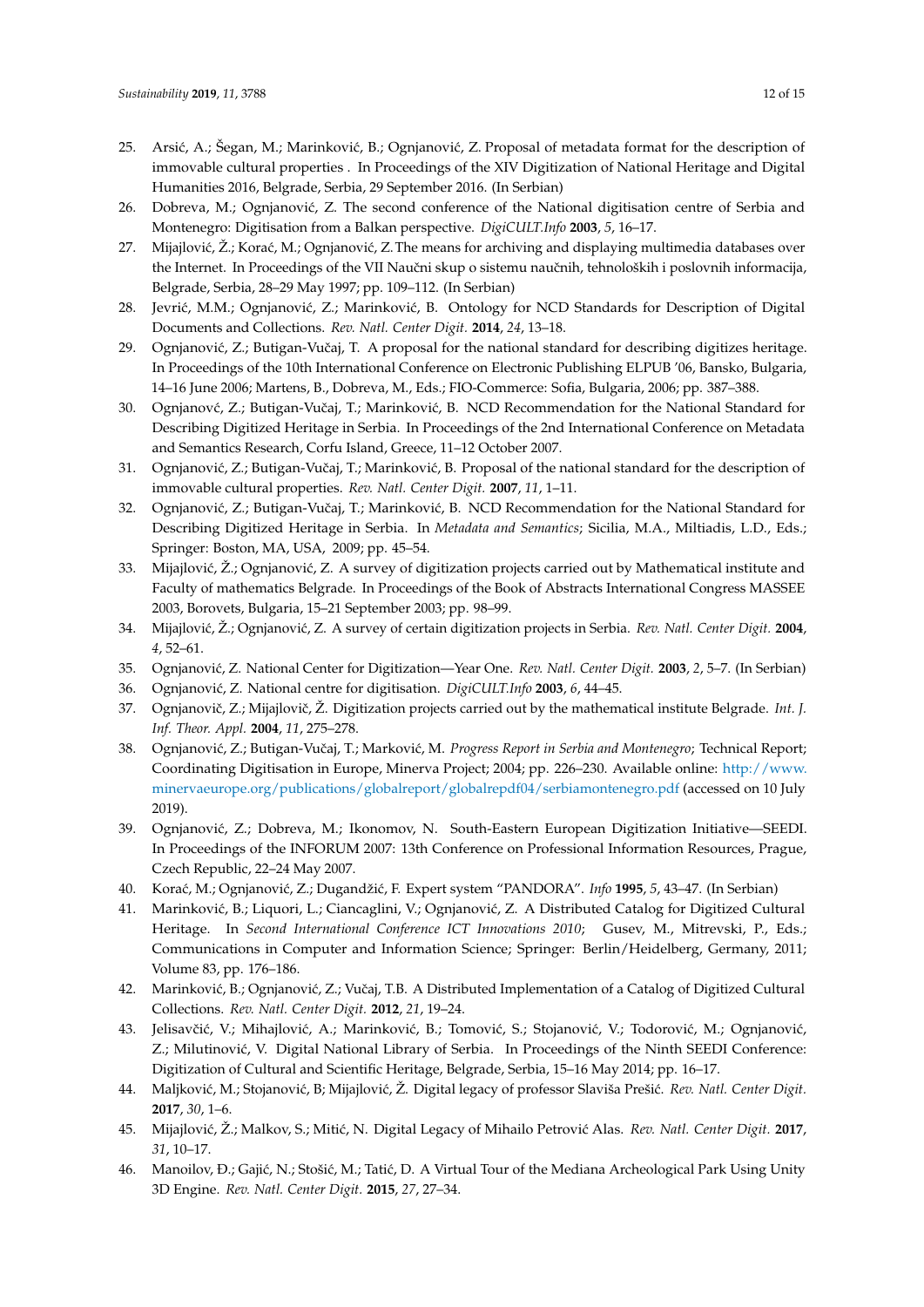- 47. Mijajlović, Ž.; Korać, M.; Ognjanović, Z. Presentation of the cultural heritage of the Belgrade City Museum on the Internet. In Proceedings of the VII Nauˇcni Skup o Sistemu Nauˇcnih, Tehnoloških i Poslovnih Informacija, Belgrade, Serbia, 28–29 May 1997; pp. 175–178. (In Serbian)
- 48. Mijajlović, Ž.; Ognjanović, Z.; Đorđević, N.; Zečević, T. Virtual library—Data base of textual data. *Rev. Natl. Center Digit.* **2004**, *5*, 42–48.
- 49. Mijajlović, Ž.; Ognjanović, Z.; Blagojević, D. Electronic editions of mathematical works in Serbia. In Proceedings of the 9th ICCC International Conference on Electronic Publishing, ELPUB 2005, Leuven-Heverlee, Belgium, 8–10 June 2005; pp. 253–258.
- 50. Mijajlović, Ž.; Ognjanović, Z.; Pejović, A. Digitization of Mathematical Editions in Serbia. In Proceedings of the Workshop Towards Digital Mathematics Library DML 2008, Birmingham, UK, 27 July 2008; Sojka, P., Ed.; Masaryk University: Brno, Czech Republic, 2008; pp. 87–95.
- 51. Mijajlović, Ž.; Ognjanović, Z.; Pejović, A. Internet presentations of mathematical works in Serbia. *Rev. Natl. Cent. Digit.* **2008**, *12*, 43–48.
- 52. Mijajlović, Ž.; Ognjanović, Z.; Pejović, A. Digitization of Mathematical Editions in Serbia. *Math. Comput. Sci.* **2010**, *3*, 251–263. [\[CrossRef\]](http://dx.doi.org/10.1007/s11786-010-0021-x)
- 53. Mijajlović, Ž.; Pejović, N.; Ognjanović, Z. Doctoral dissertations in NCD Virtual library. *Rev. Natl. Center Digit.* **2011**, *18*, 15–18.
- 54. Mijajlović, Ž.; Pejović, N. Twenty Four Manuscripts in the Virtual Library of the Faculty of Mathematics in Belgrade. *Rev. Natl. Center Digit.* **2014**, *25*, 29–35.
- 55. Mihajlović, A.; Jelisavčić, V.; Marinković, B.; Ognjanović, Z.; Milutinović, V. The Serbia-forum Cultural Heritage Digitization Project with Emphasis on Semantic Indexing. *Rev. Natl. Center Digit.* **2013**, *22*, 47–54.
- 56. Mihajlović, A.; Jelisavčić, V.; Marinković, B.; Todorović, M.; Ognjanović, Z.; Tomović, S.; Stojanović, V.; Milutinović, V. Serbia Forum—Digital Cultural Heritage Portal. In Proceedings of the 6th International Conference on Image and Signal Processing, ICISP 2014, Cherbourg, France, 30 June–2 July 2014; pp. 265–271.
- 57. Mihajlović, A.; Jelisavčić, V.; Marinković, B.; Ognjanović, Z.; Milutinović, V. An Overview of and Innovative Perspectives for the Serbia-Forum Cultural Heritage Digitization Project. *Rev. Natl. Center Digit.* **2014**, *25*, 17–21.
- 58. Mijajlović, Ž.; Ognjanović, Z.; Pejović, A. Digitization of Scientific Journals in Serbia. In Proceedings of the 11th International Conference on Electronic Publishing ELPUB2007, Vienna, Austria, 13–15 June 2007; pp. 465–466.
- 59. Pejović, N.; Malkov, S.; Mitić, N.; Mijajlović, Ž. Scientific Papers of Milutin Milanković in His Digital Legacy. *Rev. Natl. Center Digit.* **2015**, *26*, 69–76.
- 60. Šegan-Radonjić, M.; Milovanović, M.; Mijajlovic, Z.; Rajić, S. Digital Catalogue of Cultural Monuments in Serbia 2012–2013: Overview and Highlights. *Rev. Natl. Center Digit.* **2014**, *25*, 22–28.
- 61. Šegan, M.; Milovanović, M.; Ognjanović, Z.; Rajić, S.; Mijajlović, Ž. The next step in development of eCatalog of nonmovable cultural monuments in Serbia. In Proceedings of the Ninth SEEDI Conference: Digitization of Cultural and Scientific Heritage, Belgrade, Serbia, 15–16 May 2014; p. 16.
- 62. Tatić, D.; Stošić, M.; Manoilov, Đ.; Stanković, R. Universal Mobile Cultural Heritage Guide Based on Android Technology. *Rev. Natl. Center Digit.* **2015**, *27*, 43–51.
- 63. Tomović, S.; Todorović, M.; Knežević, M.; Jelisavčić, V.; Arsić, A.; Zdravković, A.; Marinković, B.; Ognjanović, Z.; Stojanović, M. Improvements of the Digital National Library of Serbia. In Proceedings of the XIV Digitization of National Heritage and Digital Humanities 2016, Belgrade, Serbia, 29 September 2016. (In Serbian)
- 64. Vukša Popović, N.; Mijajlović, Ž.; Mitić, N.; Malkov, S. Digital Archive Repository for Digital Legacies. *Rev. Natl. Center Digit.* **2014**, *24*, 24–28.
- <span id="page-12-0"></span>65. Zdravković, A.; Tomović, S.; Todorović, M.; Jelisavčić, V.; Šegan, M.; Vujošević, S.; Arsić, A.; Marinković, B.; Ognjanović, Z.; Cukić, R.; et al. Digitization of the photographic material of the Museum of Yugoslavia. In Proceedings of the XIV Digitization of National Heritage and Digital Humanities 2016, Belgrade, Serbia, 29 September 2016. (In Serbian)
- <span id="page-12-1"></span>66. Vujošević, S.; Šegan, M.; Knežević, M.; Ognjanović, Z. Project 'Digitarijum': Creation of teaching material for digital heritage. In Proceedings of the 4th Annual Convention of AIUCD (Associazione per l'Informatica Umanistica e la CulturaDigitale, Association for Humanistic Informatics and Digital Culture), Turin, Italy, 17–19 December 2015.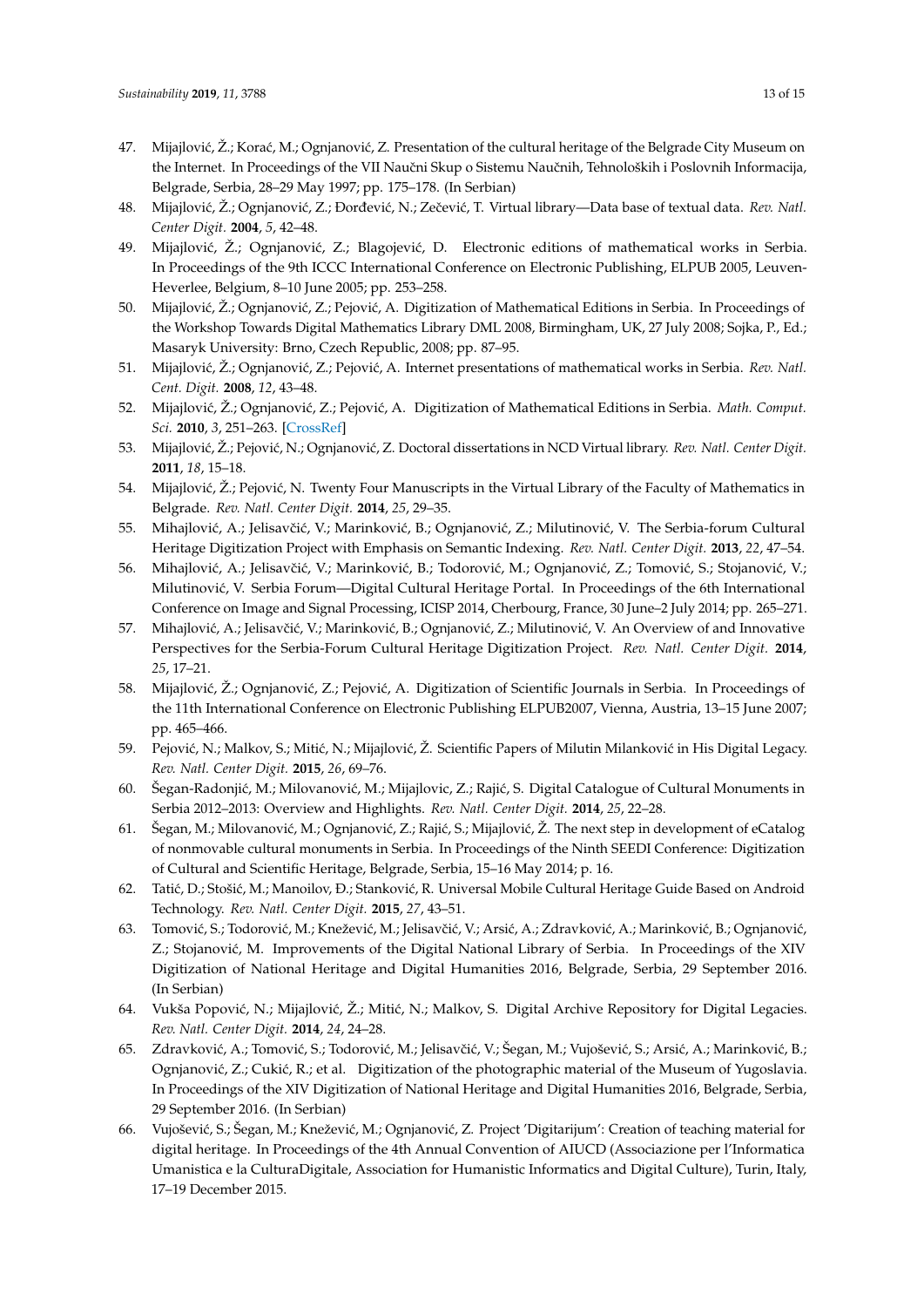- 67. Lajbenšperger, M.; Šegan, M.; Vujošević, S.; Ognjanović, Z. Digitalization of Scientific and Cultural Heritage in Dissemination of Innovative Teaching Models. *IPSI BgD Trans. Adv. Res.* **2016**, *12*, 27–30.
- <span id="page-13-0"></span>68. Zdravković, A.; Šegan, M.; Vujošević, S.; Lajbenšperger. M.; Djurković Djordjević, I. Implementing Digitization of Cultural and Scientific Heritage in Dr Archibald Reiss Primary School. *Rev. Natl. Center Digit.* **2016**, *28*, 50–54.
- <span id="page-13-1"></span>69. Savić, M.; Ivanović, M.; Radovanović, M.; Ognjanović, Z.; Pejović, A.; Krüger, T.J. The structure and evolution of scientific collaboration in Serbian mathematical journals. *Scientometrics* **2014**, *101*, 1805–1830. [\[CrossRef\]](http://dx.doi.org/10.1007/s11192-014-1295-6)
- 70. Savić, M.; Ivanović, M.; Radovanović, M.; Ognjanović, Z.; Pejović, A; Jakšić Kruger, T. The structure and evolution of scientific collaboration in eLib, a on-line library of Serbian mathematical journals. In Proceedings of the Ninth SEEDI Conference: Digitization of Cultural and Scientific Heritage, Belgrade, Serbia, 15–16 May 2014; pp. 15–16.
- <span id="page-13-2"></span>71. Savić, M.; Ivanović, M.; Radovanović, M.; Ognjanović, Z.; Pejović, A.; Krüger, T.J. Exploratory Analysis of Communities in Co-authorship Networks: A Case Study. In *Advances in Intelligent Systems and Computing, Proceedings of the ICT Innovations Conference on ICT Innovations Conference 2014, Ohrid, Macedonia, 9–12 September 2014*; Bogdanova, A.M., Gjorgjevikj, D., Eds.; ICT Innovations 2014; Web Proceedings: Skopje, Macedonia, 2014.
- <span id="page-13-3"></span>72. Marinković, B. Applying XML Technologies for Digitization of the National Cultural Heritage. Master's Thesis, University of Belgrade, Faculty of Mathematics, Belgrade, Serbia, 2008.
- <span id="page-13-4"></span>73. Marinković, B. Interconnection of Heterogeneous Overlay Networks: Definition, Formalization and Applications. Ph.D. Thesis, University of Novi Sad, Faculty of Technical Sciences, Novi Sad, Serbia, 2014.
- <span id="page-13-5"></span>74. Ministry of Culture and Information of the RS. The Law on Culture. Available online: [http://www.kult](http://www.kultura.gov.rs/docs/dokumenti/propisi-iz-oblasti-kulture/zakon-o-kulturi.pdf) [ura.gov.rs/docs/dokumenti/propisi-iz-oblasti-kulture/zakon-o-kulturi.pdf](http://www.kultura.gov.rs/docs/dokumenti/propisi-iz-oblasti-kulture/zakon-o-kulturi.pdf) (accessed on 17 May 2019). (In Serbian)
- <span id="page-13-6"></span>75. Stijović, M. A Word from the Editor. In *Open Access to Museum Documentation in Serbia: Experiences*, *Challenges and Potentials*; Stijovi´c, M., Ed.; Central Institute for Conservation: Belgrade, Serbia, 2016; pp. 15–17, ISBN 978-86-6179-042-3. (In Serbian)
- <span id="page-13-7"></span>76. Ministry of Culture and Information of the RS. Open Calls. Available online: [http://www.kultura.gov.rs/lat](http://www.kultura.gov.rs/lat/konkursi) [/konkursi](http://www.kultura.gov.rs/lat/konkursi) (accessed on 17 May 2019). (In Serbian)
- <span id="page-13-8"></span>77. Ministry of Culture and Information of the RS. Law on Library and Information Services. *Off. Gazette* **2011**, 52. Available online: [http://www.kultura.gov.rs/docs/dokumenti/propisi-iz-oblasti-kulture/-zakon-o](http://www.kultura.gov.rs/docs/dokumenti/propisi-iz-oblasti-kulture/-zakon-o-bibliotecko-informacionoj-delatnosti.doc)[bibliotecko-informacionoj-delatnosti.doc](http://www.kultura.gov.rs/docs/dokumenti/propisi-iz-oblasti-kulture/-zakon-o-bibliotecko-informacionoj-delatnosti.doc) (accessed on 17 May 2019). (In Serbian)
- <span id="page-13-9"></span>78. Ministry of Culture and Information of the RS. Rulebook on Detailed Conditions for Digitization of Library Material and Resources. Available online: [http://www.kultura.gov.rs/docs/dokumenti/propisi-iz-oblas](http://www.kultura.gov.rs/docs/dokumenti/propisi-iz-oblasti-kulture/pravilnik-o-blizim-uslovima-za-digitalizaciju-bibliotecko-informacione-gradje-i-izvora.doc) [ti-kulture/pravilnik-o-blizim-uslovima-za-digitalizaciju-bibliotecko-informacione-gradje-i-izvora.doc](http://www.kultura.gov.rs/docs/dokumenti/propisi-iz-oblasti-kulture/pravilnik-o-blizim-uslovima-za-digitalizaciju-bibliotecko-informacione-gradje-i-izvora.doc) (accessed on 17 May 2019). (In Serbian)
- <span id="page-13-10"></span>79. Ministry of Culture and Information of the RS. Rulebook on Internal Organization and Systematization of Work Positions in the Ministry of Culture and Information. Available online: [http://www.kultura.gov.rs/docs/dokumenti/pravilnik-o-sistematizaciji-2013/pravilnik-o-unutrasnjem](http://www.kultura.gov.rs/docs/dokumenti/pravilnik-o-sistematizaciji-2013/pravilnik-o-unutrasnjem-uredjenju-i-sistematizaciji-radnih-mesta-u-ministarstvu-kulture-i-informisanja.docx) [-uredjenju-i-sistematizaciji-radnih-mesta-u-ministarstvu-kulture-i-informisanja.docx](http://www.kultura.gov.rs/docs/dokumenti/pravilnik-o-sistematizaciji-2013/pravilnik-o-unutrasnjem-uredjenju-i-sistematizaciji-radnih-mesta-u-ministarstvu-kulture-i-informisanja.docx) (accessed on 21 May 2019). (In Serbian)
- <span id="page-13-11"></span>80. NCD Standards. Available online: [http://www.ncd.org.rs/ncd\\_en/standards.html](http://www.ncd.org.rs/ncd_en/standards.html) (accessed on 19 June 2019).
- <span id="page-13-12"></span>81. Marinković, B. Guidelines for metadata format for describing cultural heritage and the ways of their storage. In *Open Access to the Museum Documentation in Serbia—Experiences, Challenges and Potentials*; Stijović, M., Ed.; Centralni institut za konzervaciju: Belgrade, Serbia, 2016; pp. 61–76. (In Serbian)
- <span id="page-13-13"></span>82. Krestić, V. A Note on Documents on the Foreign Policy of the Kingdom of Serbia 1903–1914. Available online: <http://diplprepiska.mi.sanu.ac.rs/About.jsp> (accessed on 16 April 2019).
- <span id="page-13-14"></span>83. Serbia-Forum. The Serbian Cultural Heritage Portal. Available online: <http://www.serbia-forum.org/> (accessed on 16 April 2019).
- <span id="page-13-15"></span>84. The telegram of Nikola Pasic on the Austro-Hungarian Declaration of War on Serbia (27 July 1914). Available online: [http://diplprepiska.mi.sanu.ac.rs/Wiki.jsp?setLang=en&page=Serbia-Forum/knjige/7\\_2/634&sear](http://diplprepiska.mi.sanu.ac.rs/Wiki.jsp?setLang=en&page=Serbia-Forum/knjige/7_2/634&search_query={%22307%22:%22634%22}&search_query={%22307%22:%22634%22}) [ch\\_query={%22307%22:%22634%22}&search\\_query={%22307%22:%22634%22}](http://diplprepiska.mi.sanu.ac.rs/Wiki.jsp?setLang=en&page=Serbia-Forum/knjige/7_2/634&search_query={%22307%22:%22634%22}&search_query={%22307%22:%22634%22}) (accessed on 16 April 2019).